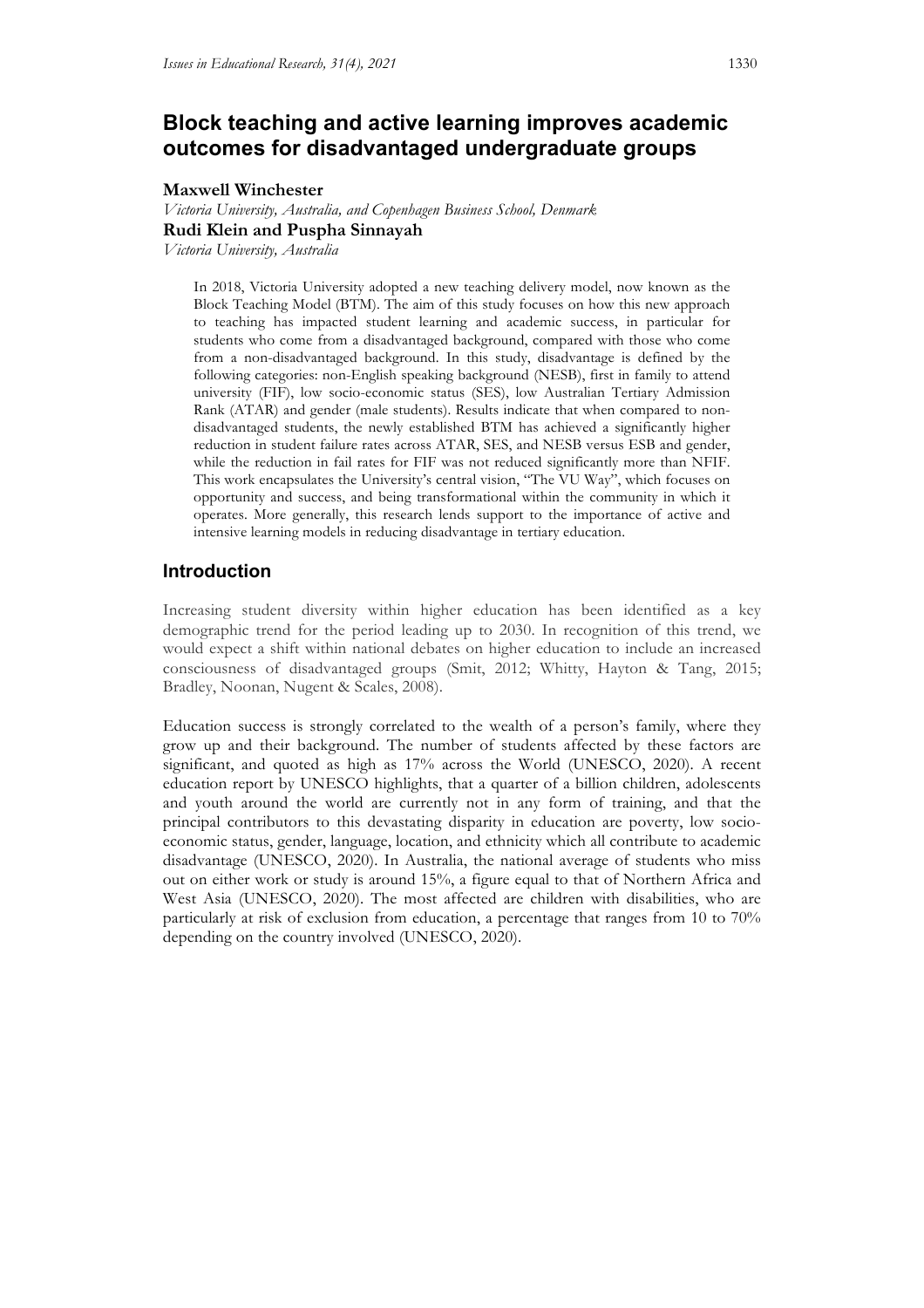In Australia educational disparity increases to 32% of students from low SES backgrounds, 38% from very remote geographical areas and 45% of students from the Indigenous population (Lamb, et al., 2020). This mirrors the participation rate seen in Sub-Saharan Africa of 31% (UNESCO, 2020). Certainly, in Australia, it has been shown for many years, that any student who did not have wealthy parents and who did not attend a private school was at a disadvantage of being accepted into a university course (Hester, 1994; Bradley et al, 2008). Socio-economic status (SES) disparities impact student success and engagement leading to poorer academic outcomes more than that of nondisadvantaged students (Finn, 1989). Higher income students are 2.5 times more likely of being extremely engaged in classes and coursework. In contrast, remote learning only heightens the disparities between these groups by demonstrating who has access to available resources at home. Students from lower economic background are four times more as likely to report difficulty in staying very engaged in online learning (Arkorful & Abaidoo, 2015). Equitable access to technology and resources remains a critical enabler in closing this gap (Finn, 1989). Discrimination, stereotyping and stigmatisation mechanisms are similar for all disadvantaged learners all over the world who are then at greater risk of exclusion. While 68% of countries have a definition of inclusive education, only 57% of these definitions cover multiple marginalised groups. Despite progress, many countries still do not collect, report or use data on those who are left behind. Inclusion and more importantly success in education is about ensuring that every learner feels valued, respected and can enjoy a clear sense of belonging, to make a better life for themselves and thereby improve the fabric of their community in which they live (UNESCO, 2020). While there is a broad consensus that defines disadvantaged students as those who are disadvantaged in achieving their educational goals at levels equitable to other societal groups, a myriad of causes can contribute to disadvantage.

At university, causes may include poverty (de Vuijst, van Ham & Kleinhans, 2017) or low socio-economic status (SES) (Hester, 1994; Engle & O'Brien, 2007; Engle & Tinto, 2008; McKay & Devlin, 2016; Jury, Smeding, Stephens, Nelson, Aelenei & Darnon, 2017); linguistic, non-English speaking background (NESB) (Hester, 1994; Oliver, Vanderford & Grote, 2012; Mestan & Harvey, 2014); a low self-perception of academic ability (Marsh, Parker, Guo, Pekrun & Basarkod, 2020); first in family to attend university (FIF) (Engle & Tinto, 2008; Blackwell & Pinder, 2014); indigenous groups (Pechenkina, Kowal & Paradies, 2011); gender (male students) (Conger & Long, 2010), and a low Australian Tertiary Admission Rank (Naylor & James, 2016). These particular causes of student disadvantage are of interest to this study and are further explored in this paper.

#### **Socio-economic status (SES)**

It is widely accepted that students from a lower income household have less academic success at university (Hester, 1994; Phillips & Loch, 2011; McKay & Devlin, 2016; UNESCO, 2020). This is true in not only Australia but also more broadly internationally as highlighted in the UNESCO report into education (Engle & O'Brien, 2007; Engle & Tinto, 2008; Rosenbaum & Becker, 2011; UNESCO, 2020). Socio-economic background or more simply poverty has long been implicated and found to have a significant effect on educational opportunities for young people all over the world including Australia, with a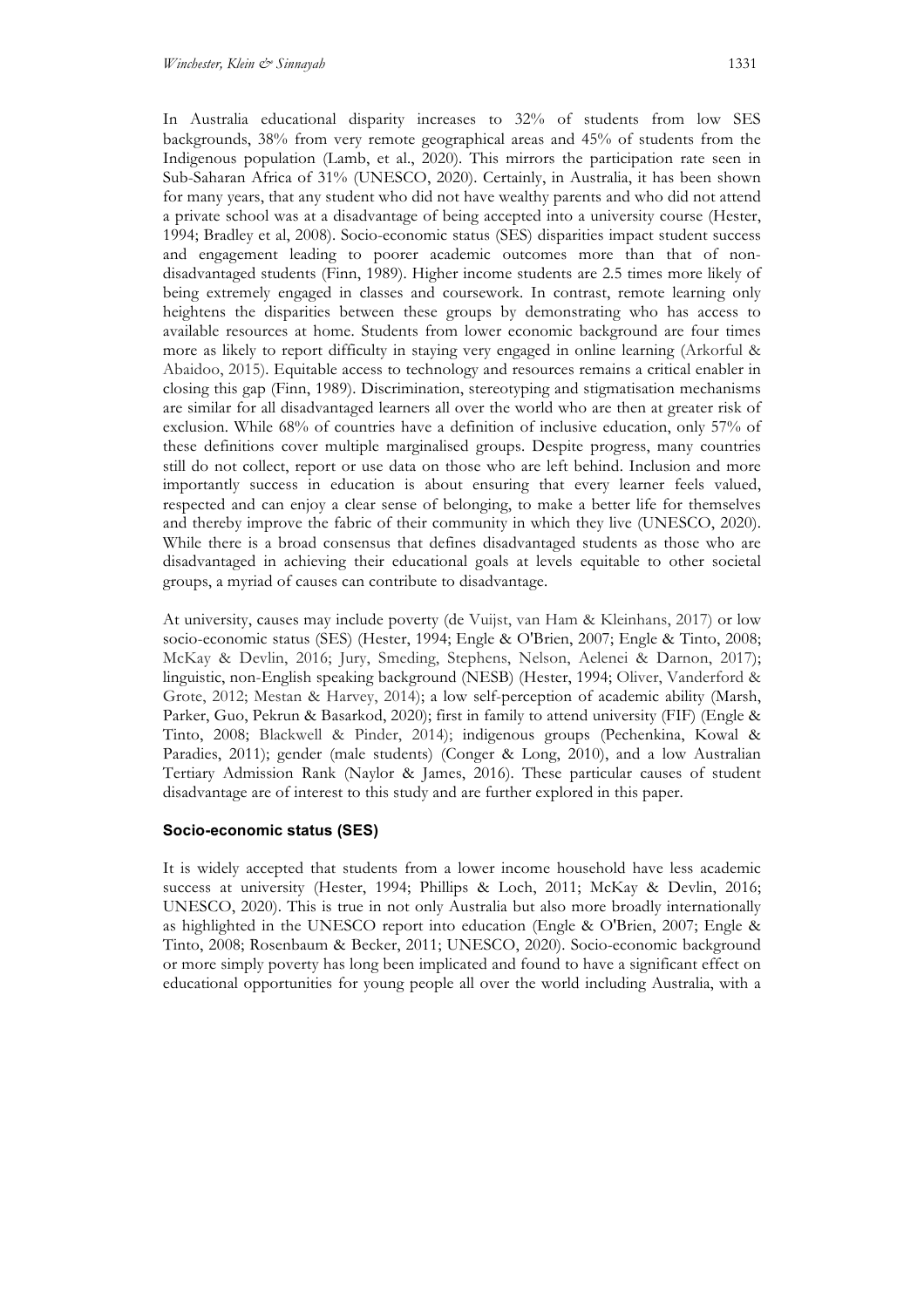trend that is widening (Lamb, Huo, Walstab, Wade, Maire, Doecke, Jackson & Endekov, 2020). A recent study of Australia's education system pointed towards an educational divide which if acted upon will still take an entire generation to bridge the gap (Lamb, et al., 2020).

## **Non-English speaking background (NESB)**

Non-English Speaking Background (NESB) students are widely accepted as being at a disadvantage when attending universities (Hester, 1994; Miller, Bradbury & Pedley, 1998; Mestan & Harvey, 2014). However, this position cannot be generalised, as it has been shown that those students who were of Italian and Greek descent in Australia and whose fathers were also born in Australia tended to finish year 12 at least as frequently as nondisadvantaged students (Hester, 1994). In support of this, there is evidence that if given a chance to prepare sufficiently, NESB students can perform as well as their ESB peers (Miller, Bradbury, & Pedley, 1998). However, language continues to present barriers in education particularly when dissociated from cultural identity, especially to non-native English-speaking students such as First Nations American students (Demmert, 2001) or Hispanics living in the USA (Schneider, Martinez & Owens, 2006). After all, equality in education also means being able to view your educational experience through the lens of your own culture and language (Castagno et al., 2008).

#### **First in family at university (FIF)**

First-in-family (FIF) to attend university is another cohort of students characterised by substantially poorer educational outcomes, both in Australia and internationally (O'Shea, 2016; Harrell & Forney, 2003; Lehmann, 2009). While first-in-family learners can represent a significant proportion of the university student population, the participation rate is not necessarily matched by an equally high success rate (O'Shea, 2016). Indeed, research focusing on this group has indicated that they are at greater risk of departure from university when compared to their second and third generation peers, which can often be traced back to limited exposure to academic culture and parental expectations at home (O'Shea, 2016; Mishra, 2020).

#### **Gender**

Male disadvantage has been established in education for decades, both at secondary (Schneider & Coutts, 1985) and at tertiary level (Conger & Long, 2010; Kupczynski, Brown, Holland & Uriegas, 2014). It is notable to the point that there was a parliamentary enquiry into boy's education in Australia in 2002 (Hodgetts & Lecouteur, 2010). This highlighted that male underperformance can be traced back to the feminisation of the curriculum and skewed assessment practices favouring girls. Here, the suggested remedy consisted of policy and practice intervention in addressing the gender inequity in education.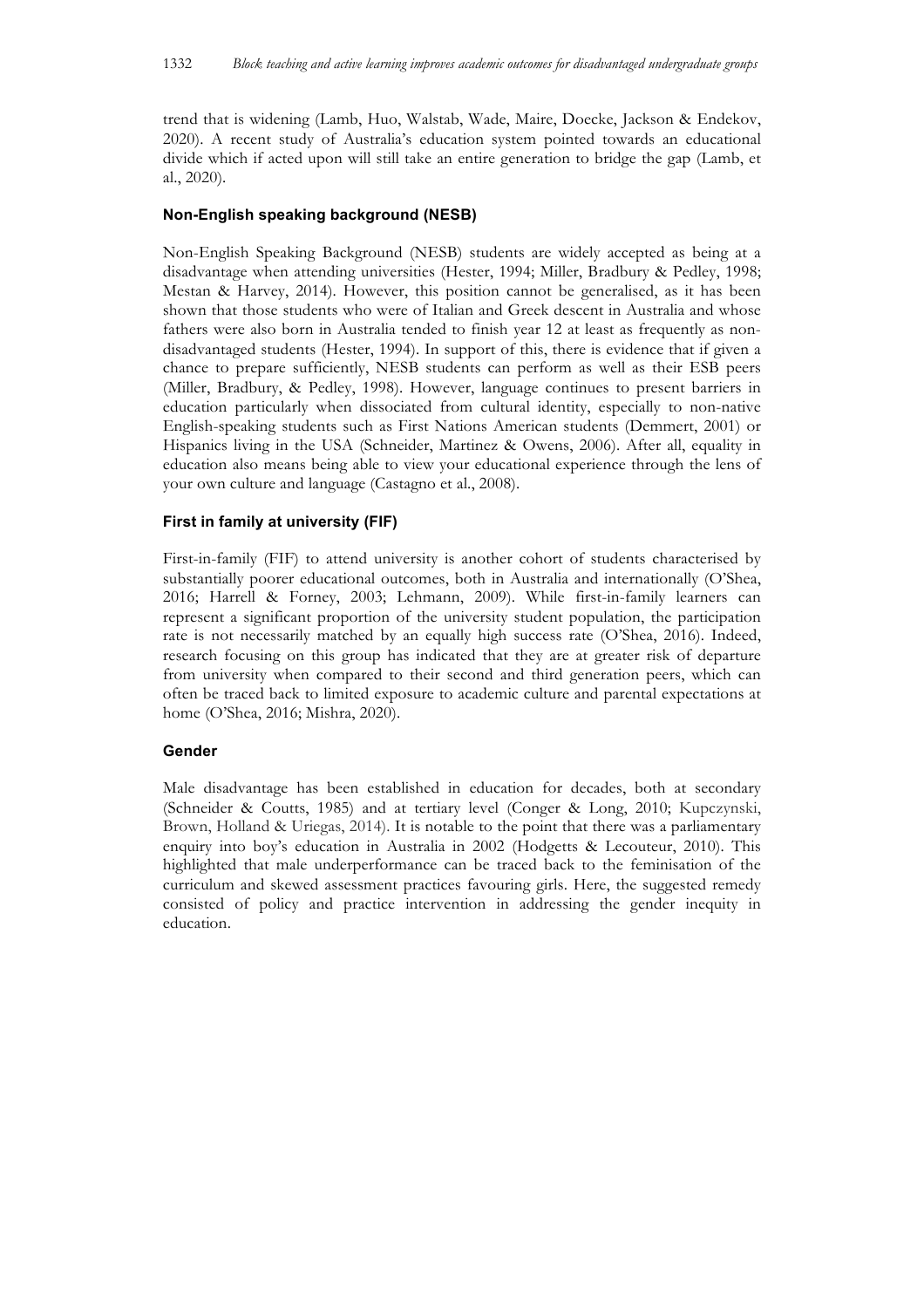### **Indigenous groups**

Studies focusing on Indigenous students from a range of locations around the world have shown that they traditionally have been disadvantaged, with both lower participation and success rates in universities. Studies have demonstrated this in countries such as South Africa (Sadler & Erasmus, 2005), Australia (Hester, 1994; Pechenkina, Kowal & Paradies, 2011; Milne, Creedy & West, 2016) and for African-American (Allen, 1992) and First Nations (Brayboy, Solyom & Castagno, 2015) college students in the USA. In Australia, indigenous students have been given grades concessions at admission to university to increase participation (Hester, 1994) ) and there is a recognised need for delivery of tailored academic support interventions to Indigenous students to minimise attrition at university. (Day, Nakata, Nakata & Martin, 2015).

# **How success may be improved for disadvantaged groups**

Although access to higher education has increased substantially over the past decade, student success as measured by persistence and degree attainment has not improved at all. Higher education must do much more and on a much grander scale to promote student success, and literature reviews on interventions tried so far have focused mainly on three main areas of reform, remedial education, student support services, and financial aid (Brock, 2010).

Programs that have experimented with remedial education endeavoured to build social cohesion between students and faculty by integrating remedial content across courses (Merisotis & Phipps, 2000; Stuart, 2009; Roberts & Dunworth, 2012). Other methods have included improving student support services that are offered through regular, intensive and personalised counselling. Another mechanism has included to simplify the financial aid process and incentivise students to earn good grades and thereby persist with study. All of these programs and interventions have demonstrated some improvement in student outcomes. However, Brock (2010) argued that much more must be done to meet the scale of the problem.

Many other attempts to help disadvantaged students have concentrated on access as participation and not access as success (Akoojee & Nkomo, 2007). For example, many US colleges have a requirement that a certain proportion of Hispanic and African American students are given a place to study at the university, but there are no requirements that these students succeed to graduation; a similar approach is the case in South Africa (Akoojee & Nkomo, 2007; Downs, 2010). There have been calls to not only increase access for disadvantaged students in the USA but also improve graduation rates (Engle & O'Brien, 2007; Engle & Tinto, 2008; Phillips & Loch, 2011). By comparison, in Australia, the Go8 Universities (Group of Eight, n.d.) have demonstrated more success in graduating Indigenous students, but are limited in their scope, in how many they admit into their degree programs in the first place (Pechenkina, Kowal & Paradies, 2011). These participation strategies however, remain focused on access only, rather than learning and success.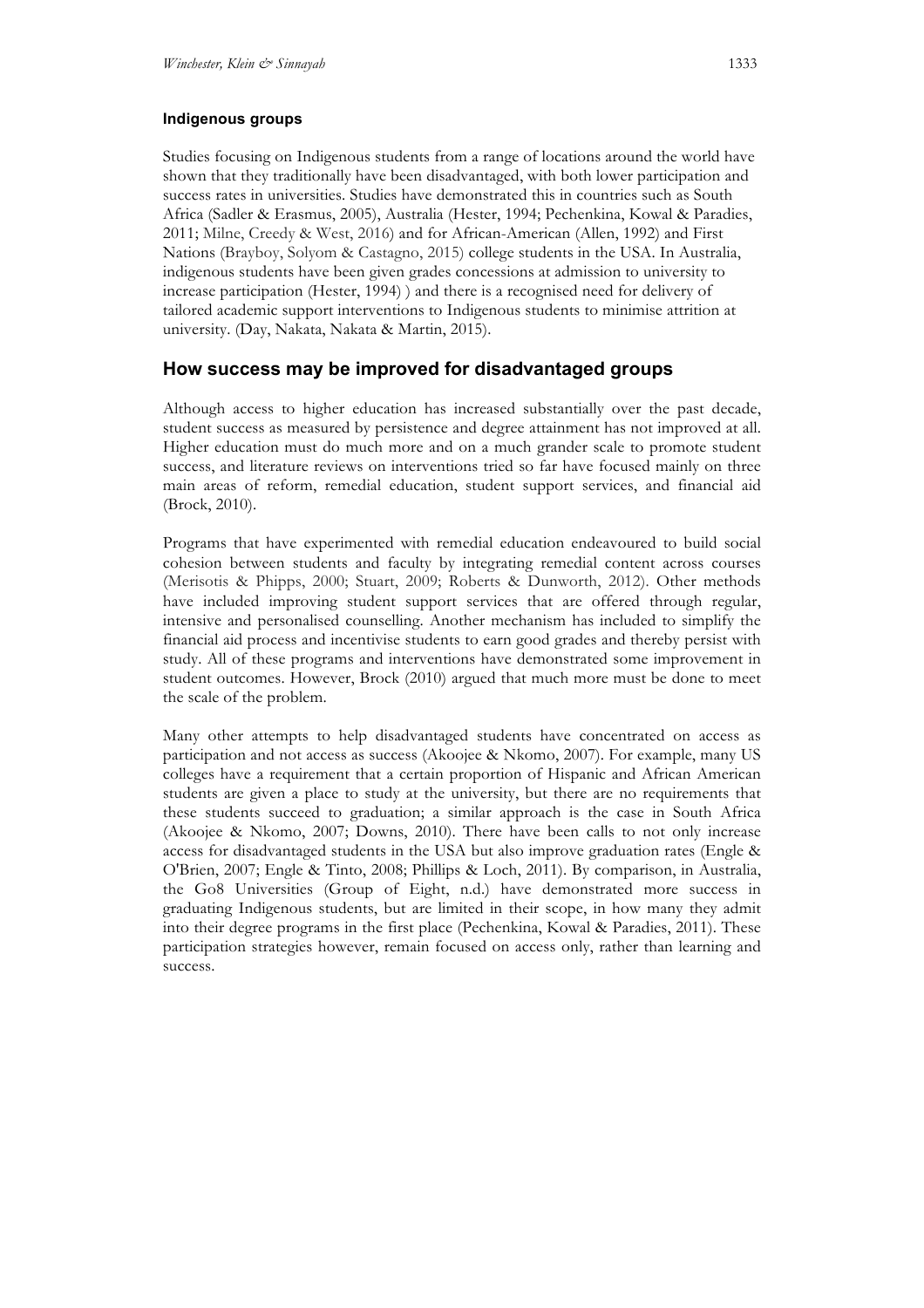Some academics blame secondary schools for insufficiently preparing disadvantaged students for university (Miller, Bradbury, & Pedley, 1998). However, there are actions universities can implement to improve not only access but equally important the success of disadvantaged students. A meta-analysis of programs that aim to improve the success of disadvantaged students suggests that most of the time they actually do improve the success of these students, although there is much variation in the level of success across programs (Kulik, Kulik & Shwalb, 1983).

The types of actions universities can take to improve success include (Rosenbaum & Becker, 2011):

- 1. Give students the academic skills they need to succeed at university with a curriculum that provides them with the study skills required to succeed;
- 2. Closely monitor student progress and give feedback;
- 3. Manage the high school-university transition closely.

In the case study of interest in this study, an intentionally developed transition curriculum with an intense focus on improving student learning and outcomes as suggested by Kift (Kift, 2009; Kift et al., 2010) was developed and implemented and has shown promise to improve learning success.

## **Traditional teaching model**

The majority of higher education providers transmit their subject matter by means of lectures attended by large student numbers, with assessment principally focused around formal individual examinations (Bligh, 1972). This method of disseminating knowledge has long been challenged, Bligh (1972) said "that while it can be useful to teach information, it is not an approach that stimulates thought or change in attitudes" (Bligh, 1972, p.223). Research indicates that student participation in such traditional methods have been declining for some time (Dolnicar et al., 2009; Ramsden, 2003), as evidenced by poor attendance rates, poor grades, high attrition rates, poor student satisfaction and coupled with students not at the centre of teaching practices. Here, the dissonance between theory (best current practice) and practice in university teaching is clear.

Best practice has demonstrated that students need to be engaged in active learning (Freeman et al., 2014; Sinnayah et al., 2019; Houseknecht, Bachinski, Miller, White & Andrews, 2020). The gains of active learning strategies are tempered by reports of student resistance caused mainly by unfamiliarity with subject content and the extra effort required to construct knowledge actively as opposed to learning via a traditional teacher-centred approach (Owens, Sadler, Barlow & Smith-Walters, 2020). The Covid-19 pandemic in 2020 has also focused on the methods of how higher education providers deliver their knowledge, placing further pressure on the traditional teaching methods (Nerantzi & Chatzidamianos, 2020; Venton & Pompano, 2021).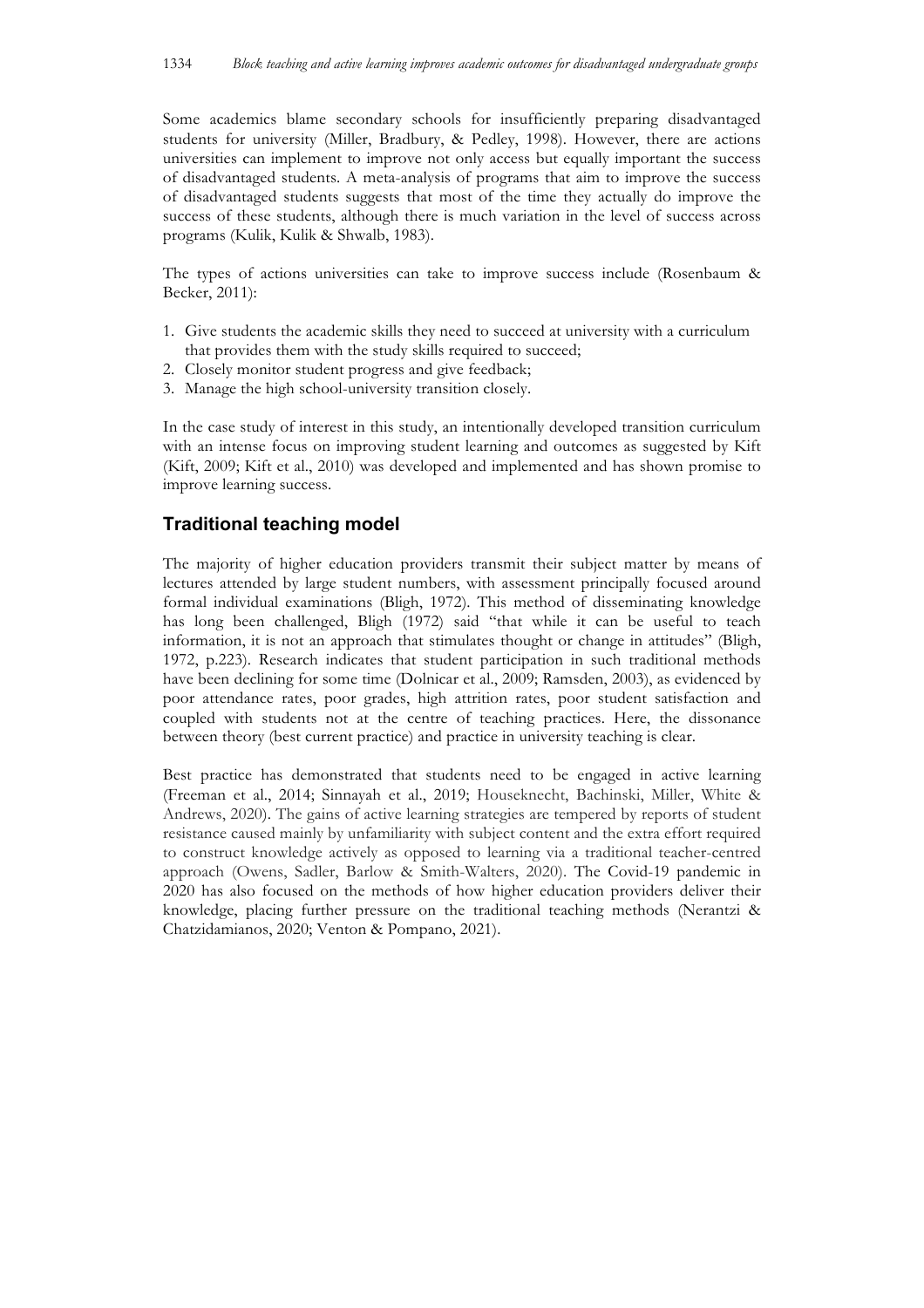In response to this trend, some universities have successfully tried alternative models that include offering an intensive teaching mode (Ho & Polonski, 2007) and a more active learning experience (Freeman, et al., 2014; Harasim, 1999). For example, active learning has been demonstrated to significantly improve results of students when compared to those attending traditional lectures (Revell & Wainright, 2009; Freeman et al., 2014; Houseknecht et al., 2020).

# **The intervention in a case study: Context of Victoria University**

The case study of interest being explored in this research is that of Victoria University, Melbourne, Australia (VU). A distinguishing feature of VU's student population is that it features the highest proportion of students enrolling who come from non-English speaking backgrounds (NESB), and the second highest proportion of students arriving from a low SES or are the first in their family to attend university, compared with all other Universities in Victoria (Wheelahan, 2009; Messinis, 2015; McCluskey et al., 2019; Loton, 2020; McCluskey, Smallridge, Weldon, Loton, Samarawickrema & Cleary, 2020).

Within this unique educational setting, Victoria University's stated aim of being a university of opportunity within the local community was hard to fulfill and it needed to respond and change (McCluskey et al., 2019; McCluskey et al., 2020). VU's vision is to create a more engaged and accessible University for its unique student population that consists of a significant portion of academically disadvantaged students, who need more learning support through the application of extrinsic engagement activities to succeed (Messinis, 2015; O'Shea, 2018; Chapin & Oraison, 2019; McCluskey et al., 2019). A focused and intentional first year *transition pedagogy* was developed and embedded, aimed at student retention and success at the critical entry level of university. The focus of this transition pedagogy was to provide a framework that encompasses the teaching of a core curriculum that is engaging, challenging and intellectually stimulating, within a smaller class size and a more flexible delivery system framework (McCluskey et al., 2019; McCluskey et al, 2020).

# **Victoria University: A case study in active learning**

Victoria University adopted a radically new teaching model, now known as the *Block Teaching Model* (BTM) (McCluskey et al., 2019), which combines both intensive teaching that has an active learning environment embedded, together with a transition curriculum specially designed for first year university on a much grander scale then ever tried before. Detailed reasons behind this change have been described previously (McCluskey et al., 2019; Klein et al., 2019a, Klein et al, 2019b; Victoria University, 2019; Victoria University, 2021).

Although the BTM is new to mainstream higher education in Australia, it has been used successfully for many years in other countries such as Canada, USA, Scandinavia and recently in UK (Nerantzi & Chatzidamianos, 2020). Here, the key difference is the change in temporal pattern of learning, progression and assessment of each course (called a "unit"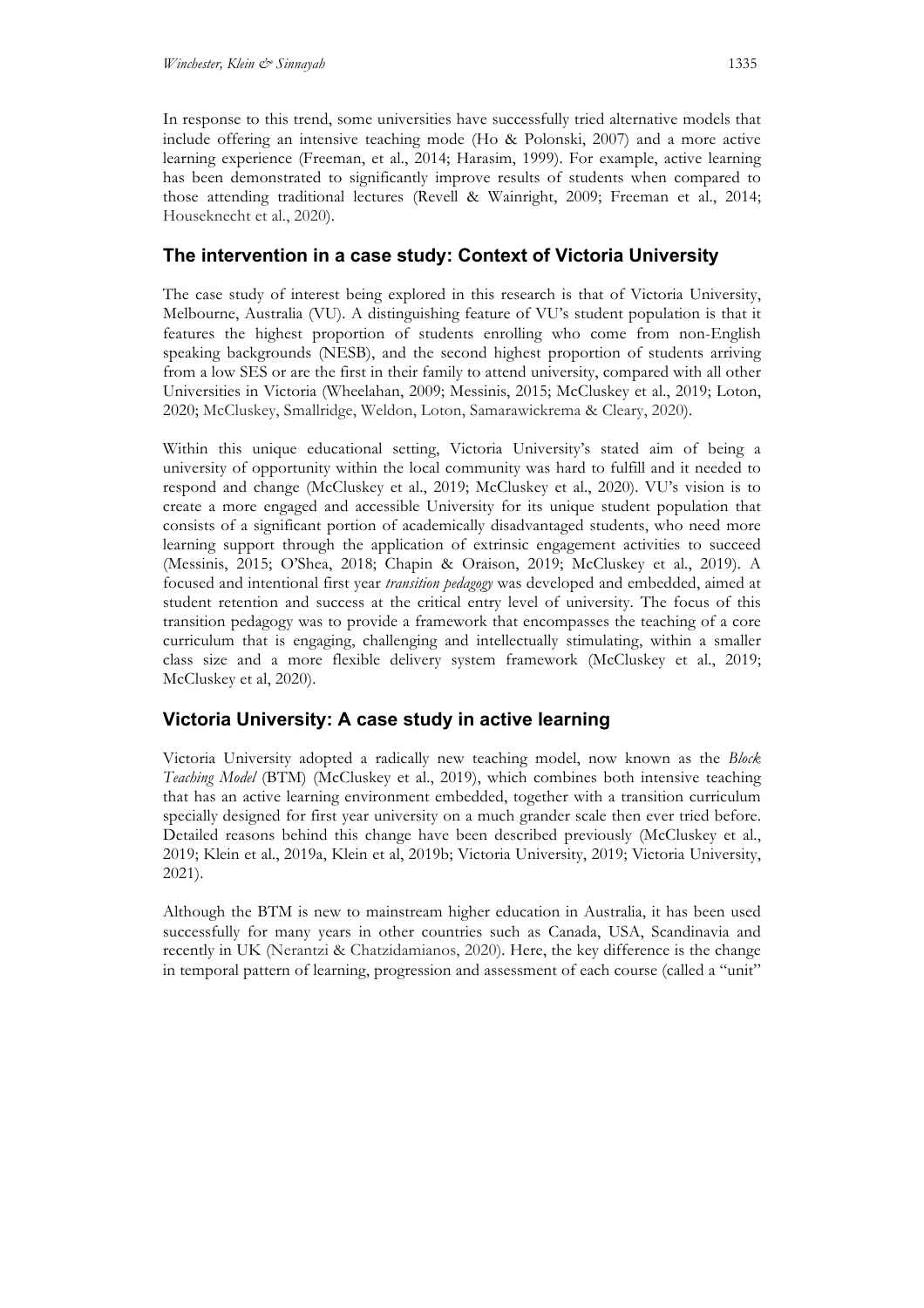in Australia) (McCluskey et al., 2019). This delivery change is matched with an equally dynamic change in curriculum (Kift, 2009; 2010). To date this area of educational research has received little attention (Davies, 2006). Even though this delivery method has found increasing popularity, rigorous, methodologically robust research into the benefits and challenges of this form of pedagogy still remains in its infancy (Burton & Nesbit, 2002; Burton & Nesbit 2008; Davies, 2006; Mitchell, 2020). Of note and relevant in achieving the outcomes of this work is the sheer magnitude of organisational change required to introduce the new model in such a large university, which has no precedent in either the Australian or international higher education contexts.

The University as a whole needed to undergo a total organisational overhaul on a scale and complexity unprecedented in the Australian higher education sector, in order to be able to embrace this new mode of operation. This required significant changes to establish new administrative, managerial and oversight processes, including enrolments, student support, marketing, Quality and Planning, People and Culture, IT and Connected Learning, all participating in the rebuilding of its new operating systems (McCluskey ,2019; McCluskey et al, 2020).

VU's BTM is distinct from the traditional teaching practice consisting of lectures, in that it immerses the teaching academic into the student learning process for the entire duration of the unit of study; a constant companion in the 4-week learning journey in which the opportunity to build relationships is enhanced. This draws on findings by Barker (2015), who showed that a predictor of student retention was to ensure students have many opportunities to interact with the teaching academic in and out of the classroom.

The learning framework of the BTM uses only small class sizes (maximum 30 students), together with a higher frequency of contact, (3 times per week, each for a 3-hour duration), which also maximises the possibility so needed as an ingredient of developing enhanced student-to-student as well as student-staff relationships. While the academic remains the mentor within the student-centred teaching model, academics and students play an equally active role in the learning process. Previous research has demonstrated the positive effects on student outcomes of active learning environments. A meta-analysis of 225 studies of active learning found that removing lectures and including active learning strategies significantly improved student results, while students who participated in lectures rather than active learning workshops were more likely to fail (Freeman et al., 2014). This study focuses on the effect of the BTM on student learning and academic success for those who come from a disadvantaged background, compared with those from a non-disadvantaged background.

## **Aims and research questions**

While earlier research has indicated that overall the BTM had increased success rates with disadvantaged students (McCluskey, et al., 2019; Samarawickrema & Cleary 2021), there was less specific analysis of the statistical magnitude of the change when compared to non-disadvantaged students or on a unit-by-unit analysis. This research extends this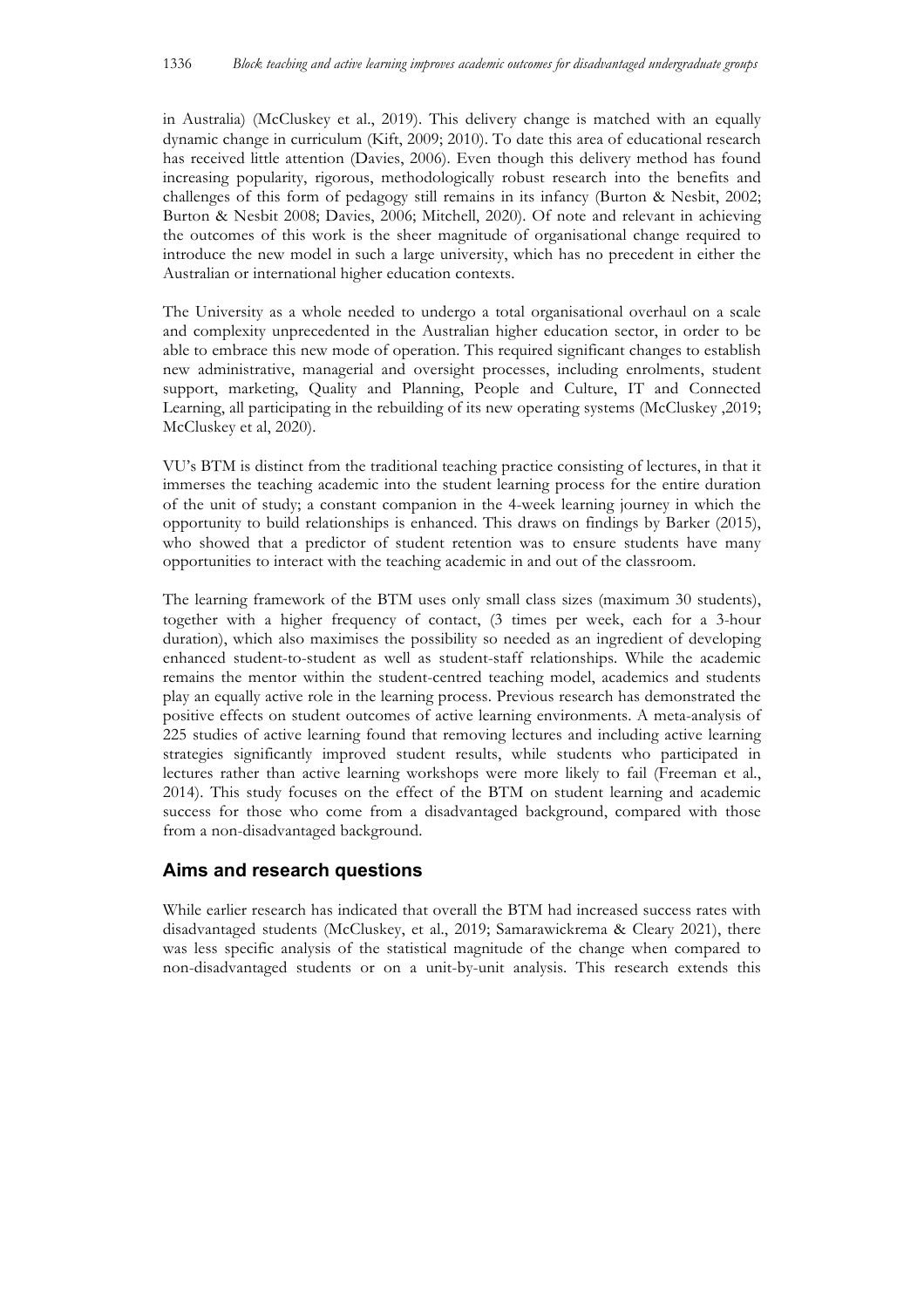previous research by conducting a unit-by-unit analysis using an independent t-test or ANOVA comparing a control group with disadvantaged groups across units. The present study aims to investigate the impact of the BTM on the failure rates of non-disadvantaged and disadvantaged students, and whether changes in the failure rates between these groups are significantly different.

- RQ1: Are disadvantaged students are less likely to fail under the new block teaching model?
- RQ2: Is there a significant change in the failure rate between disadvantaged and advantaged students and identify whether a change in the learning outcomes between these groups is significant?

# **Method**

After gaining ethics approval (HRE17-192), data from a total of 137 first year units across various disciplines were extracted from the InfoVU database. This dataset was analysed by comparing a total of N=30187 unit results obtained in 2017 compared them with a total of N=31795 results obtained in 2018. This time frame represents before (2017) and after the introduction of the BTM (2018). Pass and fail rates from students from the following student cohort categories were compared:

- 1. First in family (FIF) to attend university vs not first in family (NFIF) to attend university;
- 2. Students from a non-English speaking background (NESB) compared with students from an English speaking background (ESB);
- 3. Students from a low socio-economic status (SES) compared with students from a high SES;
- 4. Students with a low ATAR compared with students with a high ATAR;
- 5. Male students vs female students.

Due to the large sample size (around 9000 students in total) and large difference in sample size for each group for comparison, statistical analysis on individual student results would have risked a type one error (Sawilowsky & Blair, 1992) hence the analysis was conducted at the unit of study level. Unfortunately, there were insufficient numbers of indigenous student results to conduct a statistical analysis on the fail rate reduction for this group. Comparisons were conducted on the unit level, containing a sample of 137 in each group for comparison. The percentage point change in failure rates has been calculated for each disadvantaged group versus the non-disadvantaged (control) group followed by either a two-sample t-test or ANOVA, depending on the number of groups in each analysis. A two-sample t-test was used to analyse first in family and English-speaking background data. An ANOVA was used to analyse ATAR and SES data, due to the multiple groups established. Significance was deemed at  $p \leq 0.05$ .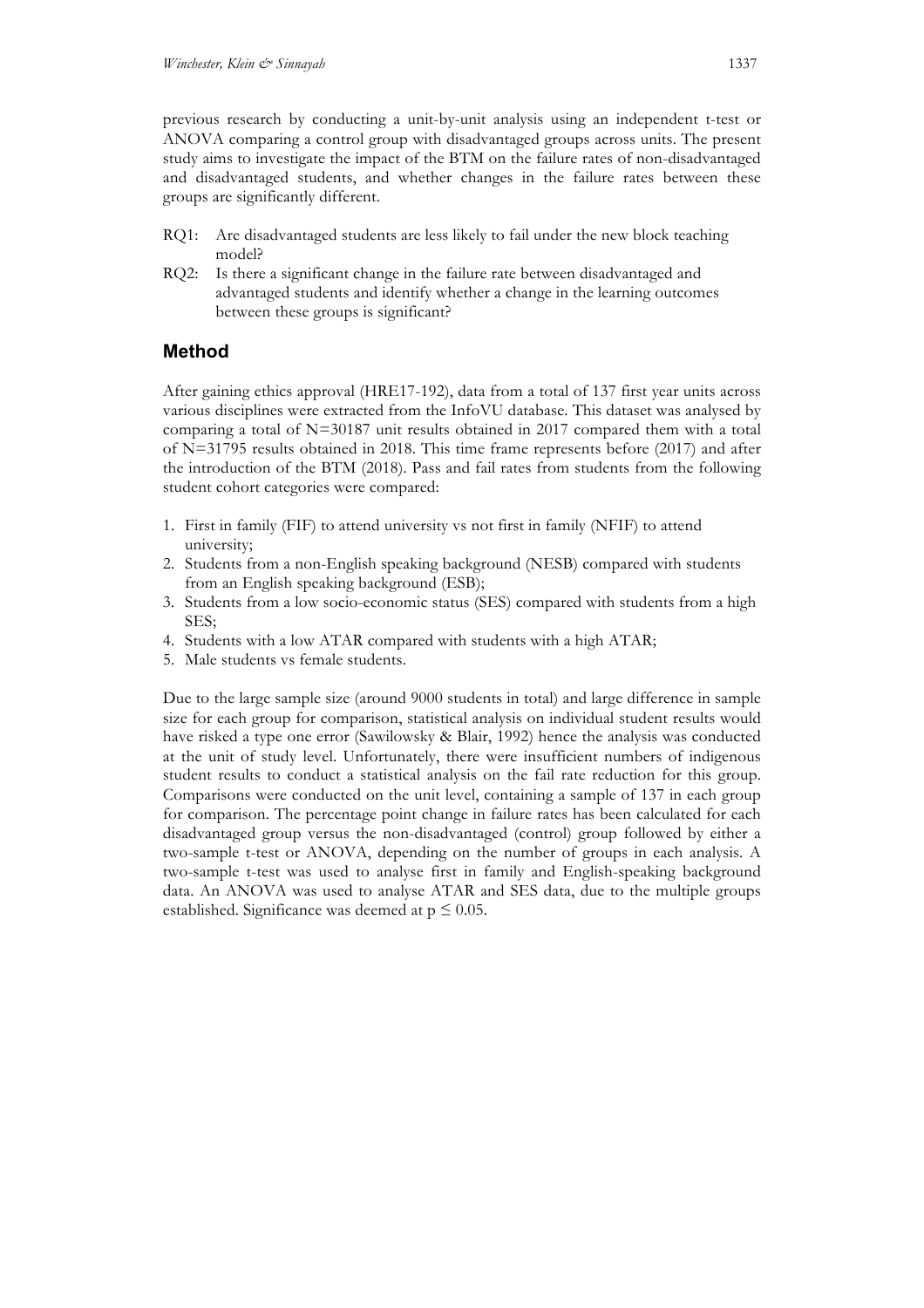# **Results**

### **Students from a Non-English-Speaking Background**

In 2017, an average of 27% students across the first-year units (n=137) had failed. In 2018, this number had reduced to 15% of students who had failed the same first-year units.

In 2017, of 8305 NESB student results, 2748 (31%) had failed; compared to 22% of ESB students. In 2018, both groups had improved, with 18% of NESB students (a reduction of 13 percentage points) and 13% of ESB students failing a unit. NESB students, who had previously failed at a higher rate than ESB students had made a significantly greater gain in reducing fail rates, t (224) = 1.97, p < 0.01 (Table 1).

Table 1: Difference in average fail rates across the time window of change for NESB students and the control group of ESB across 137 first-year units

| Language<br>background | Mean reduction in fail<br>rate 2017-2018 |      |         |      |
|------------------------|------------------------------------------|------|---------|------|
| NESB                   | 13 percentage points                     | 22.4 | 1 $97*$ | ).01 |
| <b>ESB</b>             | 9 percentage points                      |      |         |      |
| _ __ _ _               | .                                        | -- - | .       |      |

NESB: Non-English-speaking background; ESB: English-speaking background

## **Students from low SES**

In 2017, 33% of the results from a low SES were fail grades, compared with 27% for medium SES and 23% for high SES. By comparison, in 2018, these fail results had reduced to 19%, 15% and 15% respectively. A non-significant ANOVA overall was seen across groups (Table 2). When groups were compared separately, the low SES group's reduction in fail rate was significantly greater than the high SES group  $(F=44, p<0.01)$ and the medium SES group ( $F=0.33$ ,  $p<0.01$ ).

Table 2: Difference in average fail rates across the time window of change for low, medium and high SES students across 137 first-year units

| Socio-economic<br>status | Mean reduction in fail<br>rate 2017-2018 |      |       |
|--------------------------|------------------------------------------|------|-------|
| Low SES                  | 15 percentage points                     | 2.95 | 0.053 |
| Medium SES               | 12 percentage points                     |      |       |
| High SES                 | 8 percentage points                      |      |       |

### **Low ATAR**

The Australian Higher Education system uses what is known as the *Australian Tertiary Admission Rank* (ATAR). The universities use the ATAR score as a means to selection and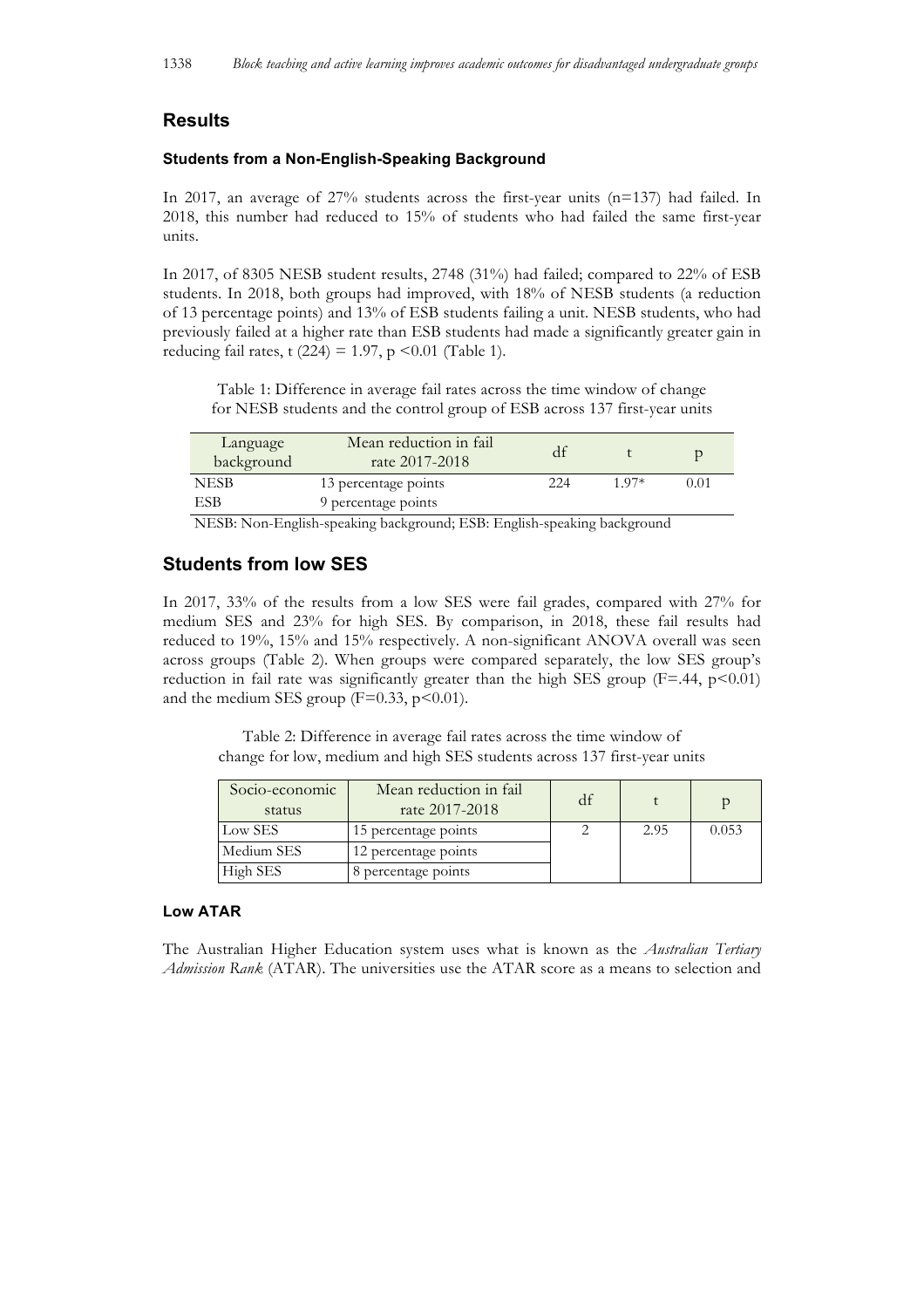admission of students into their courses. It is a number between 0.00 and 99.95 and indicates a student's position relative to all the students in their age group who sat for the university entrance exam in any given year. A high ATAR means a good student performance and a low ATAR means a poor student performance in the exam. The average ATAR score obtained by students is typically around 70. Table 3 shows the reduction in first-year failure rates is greatest at the lower end of the admission ATAR, that being below 35 (18%), and has a continuously decreasing improvement effect as the ATAR score improves, from between 14% to 3% for students with an ATAR above 80.

Table 3: Difference in average fail rates across the time window of change for different ATAR groups of students across 137 first-year units

| Australian<br>Tertiary<br>Admission Rank | Mean reduction in fail<br>rate 2017-2018 | df |         | р      |
|------------------------------------------|------------------------------------------|----|---------|--------|
| Below 35                                 | 18 percentage points                     |    | $13.5*$ | < 0.01 |
| $35 - 50$                                | 14 percentage points                     |    |         |        |
| $50-64$                                  | 6 percentage points                      |    |         |        |
| 65-79                                    | 9 percentage points                      |    |         |        |
| $80+$                                    | 3 percentage points                      |    |         |        |

## **First in family**

The results indicate that there is no significant difference, but rather a non-significant trend, in the reduction in fail rates across students who are first in family to attend university and those who are not (Table 4).

Table 4: Difference in average fail rates across the time window of change for FIF students and the control group of NFIF students across 137 first-year units

| Family<br>background | Mean reduction in fail<br>rate 2017-2018 |     |      |     |
|----------------------|------------------------------------------|-----|------|-----|
| FIF                  | 10 percentage points                     | 224 | 1.96 | 0.6 |
| NFIF                 | 9 percentage points                      |     |      |     |

FIF: First in family to attend university; NFIF: Not first in family to attend university.

### **Gender**

In 2017, 30% of male student results were fail grades, compared to 24% of female student results. In 2018, this had reduced to 17% and 14% respectively. The results indicate that there is a significant difference in the reduction in fail rates for female and male students, with male student fail rates reducing at significantly higher levels than female fail rates (Table 5).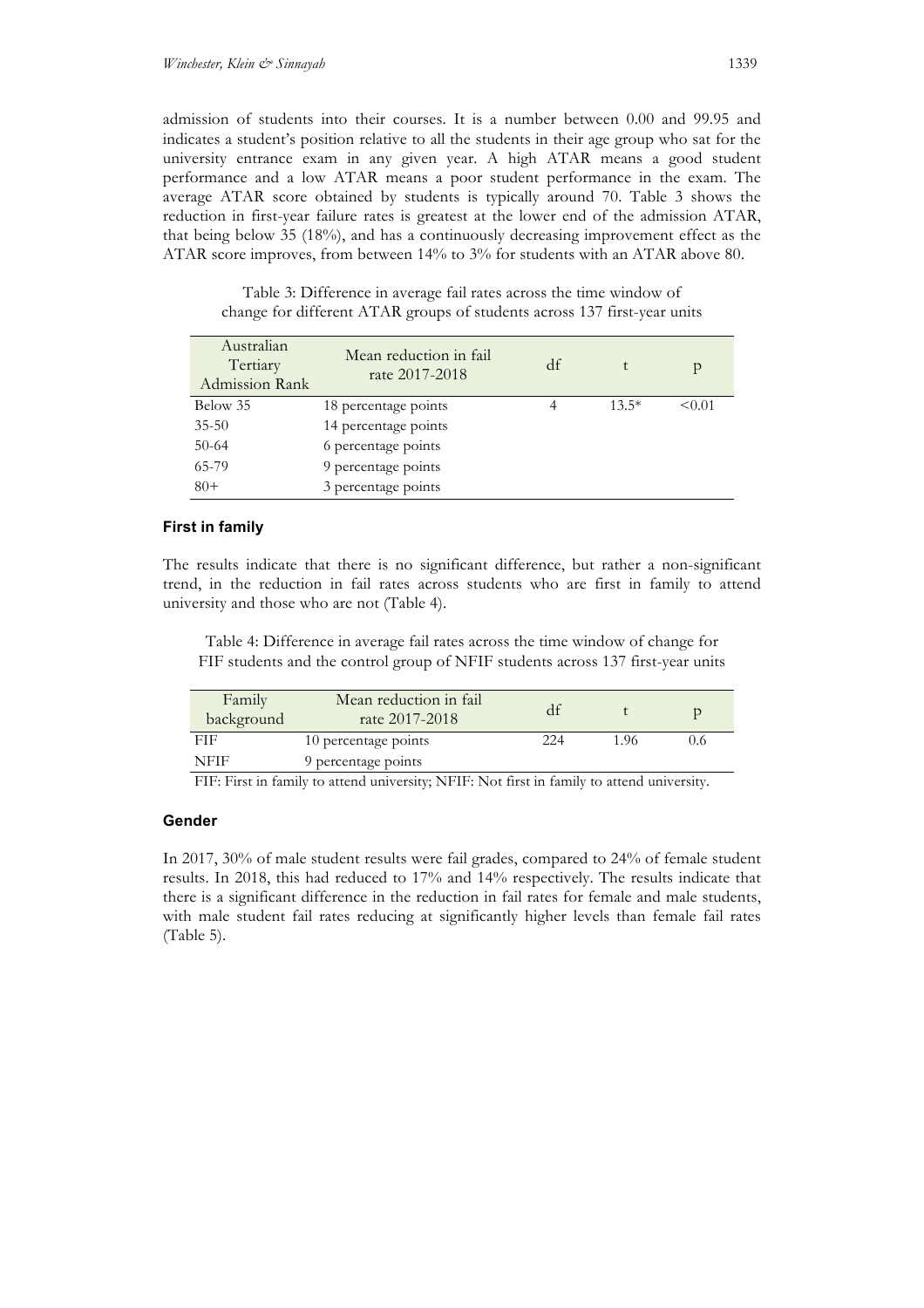| Gender | Mean reduction in fail<br>rate 2017-2018 |     |         |        |
|--------|------------------------------------------|-----|---------|--------|
| Male   | 13 percentage points                     | 257 | $2.87*$ | < 0.01 |
| Female | 10 percentage points                     |     |         |        |

Table 5: Difference in average fail rates across the time window of change for male and female students across 137 first-year units

#### **Indigenous students**

As highlighted earlier, there were insufficient student results for Indigenous students to conduct a viable statistical analysis, however results suggest a marked reduction in fail rates across all units for indigenous students, reducing from 36% in 2017 to 23% in 2018, compared with 27% in 2017 to 15% in 2018 for non-Indigenous students.

## **Discussion**

Universities internationally have been challenged by how to ensure those from disadvantaged backgrounds succeed in higher education settings (Kulik, Kulik & Shwalb, 1983; Rosenbaum & Becker, 2011; Akoojee & Nkomo, 2007; Downs, 2010; Engle & O'Brien, 2007; Engle & Tinto, 2008; Phillips & Loch, 2011; Smit, 2012; Whitty, Hayton & Tang, 2015).

Analysis of the data presented here supports a positive impact of the newly introduced BTM at VU on student success from disadvantaged backgrounds. It shows that it is significant across a wide range of factors influencing both non-disadvantaged and disadvantaged student populations.

In response to the research questions set, the results suggest that not only are traditionally disadvantaged students less likely to fail under the new BTM, but the reduction in fail rate is significantly greater for most disadvantaged groups explored than non-disadvantaged students. This suggests that the BTM teaching model may be closing the gap between disadvantaged and non-disadvantaged students.

While the introduction of the BTM has lifted the learning outcomes of all students by a reduction in failure rates, it however, was significantly higher (6 percentage points) between the student populations from non-English speaking background (NESB) when compared with the English-speaking background (ESB) cohort; an improvement which favoured the NESB student population, compared with the ESB student population. Previous findings suggest NESB student performance can be improved if they are given a chance to prepare sufficiently (Miller, Bradbury & Pedley, 1998; Oliver, Vanderford & Grote, 2012; Mestan & Harvey, 2014). These results suggest that an active learning environment may give NESB students some of the extra preparation required.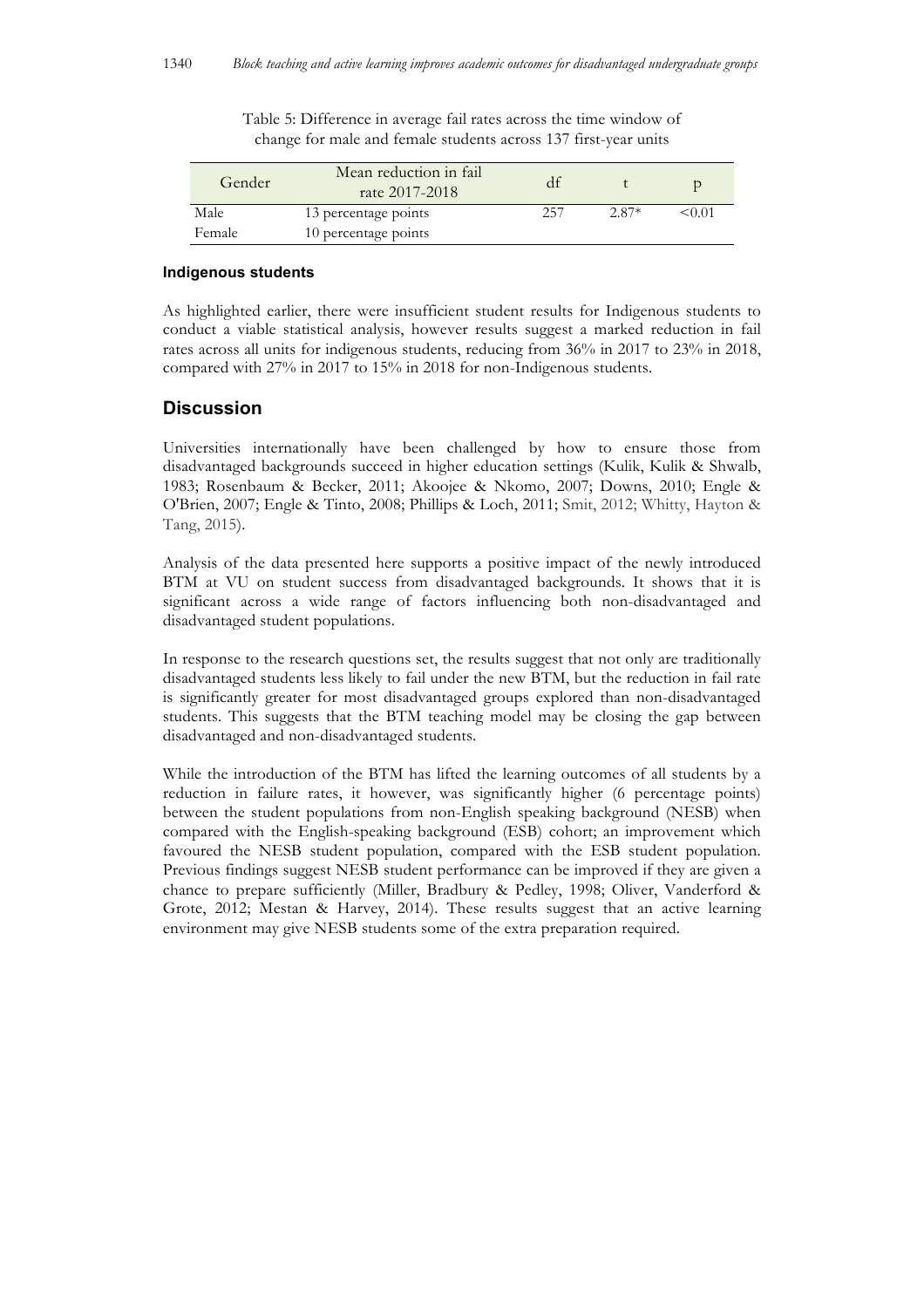Furthermore, the results demonstrate that students from a low socio-economic status (SES) had a greater reduction in failure rates (12.4 percentage points) than students from a high SES (8.0 percentage points). This reduction in failure rate mirrors the previous category of NESB/ESB in that it shows a greater improvement for the low-SES compared with the high-SES group. A finding supported by McCluskey et al. (2018) who found when dividing SES into low, medium and high status an increase in pass rates from 67% to 82% for low,  $73\%$  to 86% for medium, and 78% to 87% for high SES. This significant closing of the gap between lower and higher SES students studying under the BTM suggests that enabling low SES students to learn in an active environment, in small classes while studying one unit at a time can increase their success to almost the same level achieved by higher SES students.

The effect of failure rates on different level ATAR groups was significant. Students with a low ATAR had a greater reduction in failure rates (18 percentage points) in 2019 than students with a higher ATAR (3 percentage points). This observation is also aligned with findings by McCluskey et al. (2019) who showed that the biggest increase in pass rates was noted by students who entered with an ATAR of 31-40, although a large increase in pass rates was observed for all students with an ATAR less than 50. The impact of the BTM on students who enter higher education with a higher ATAR continues to decrease, indicating that it has a positive effect on all students and still able to engage with high achievers who have an ATAR of greater 80.

First in family (FIF) is also an under-recognised equity grouping which may come from and be embedded with low-SES, mature-aged, regional and remote, and Indigenous student groups. Previous research has shown that FIF tertiary students are more likely to be in a position of educational disadvantage over students who have other family members available to share the experience of university life and discuss their aspirations (Luzeckyj, 2017). The results of this study showed that there was no statistically significant difference between failure rate reduction for first in family (FIF) to attend university and not first in family (NFIF) to attend university (10.0 vs 9.3 percentage points). This is quite surprising as the sample size is very large, and other researchers have made the opposite observation (Chapin & Oraison, 2019).

Another area in which the results of this study suggest the BTM approach can close the gap of disadvantage is with male and female students. While traditionally, male students have been found to succeed in education at lower rates than female students (Hodgetts & Lecouteur, 2010; Schneider & Coutts, 1985), the results of this study suggest the BTM can close the gap in achievement levels between male and female students.

Also, a strikingly similar result profile indicating student success under the BTM has been observed when comparing pass rates from students based on their indigenous status. While sample size was small, the improvement in student success was clear with an increase of between 11-13% in pass rates (McCluskey et al., 2018).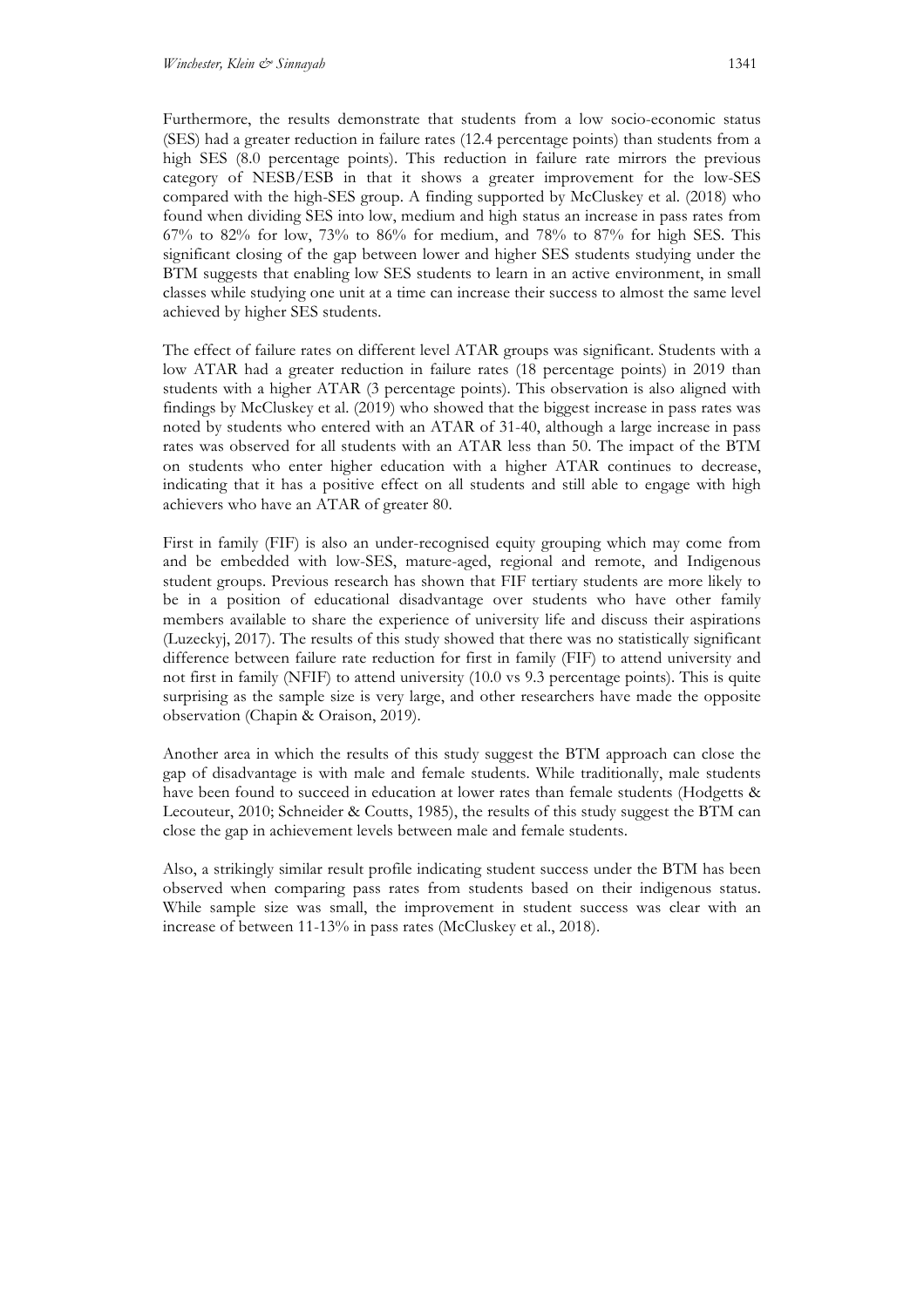These results support that the VU BTM has improved the pass rate for students in all categories, but having the most significant impact on students whose backgrounds have traditionally been linked with poorer academic outcomes at the beginning of their higher education studies. This suggests that active learning and intensive teaching, where students can concentrate on one subject area at a time, may help close the gap between disadvantaged and non-disadvantaged students.

# **Conclusion**

This work makes a very important contribution towards identifying mechanisms for disadvantaged students in higher education that can lead to their academic success. The massive scale of the problem of improving the success of disadvantaged students in higher education, in no doubt requires a holistic multifaceted approach which is of no lesser magnitude in order to be effective.

We report here, that higher education institutions like Victoria University that provide a greater access to non-traditional and underprepared students are required to provide more help in the form discussed for these students to succeed.

These results indicate that when combining major curricular reform, together with comprehensive institutional change, the outcomes presented here can be achieved. A massive curricular reform is needed to incorporate a well-designed transition curriculum, which is student focused and engaging. Institutional reform is needed on a comprehensive scale to allow a set of unique circumstances to come together to enable this macroengagement of students to occur.

The magnitude of scale of institutional response undertaken by VU may not be possible or of interest to other higher education providers. Neither is there sufficient evidence to suggest that this type teaching model will necessarily fit into all other university cultures. The data however, support that that newly introduced Block Teaching Model significantly reduces student failure rates across a number of social parameters such as high versus low ATAR, SES, NESB versus ESB, and male versus female students, while, interestingly, not significantly impacting FIF versus NFIF.

The BTM has contributed to and provided students with a learning environment that promotes the opportunity required by less independent learners to build relationships with each other, and with the teaching academic. The building of a sense of belonging, has seen the building of a student community of learning practice and is a significant contributing factor to the current success of students studying under the new BTM. Indeed, there is strong evidence supporting that small class size, the introduction of an active learning classroom environment, together with frequent student contact, is pivotal to relationship building and enhances the learning environment and is a key ingredient for academic success.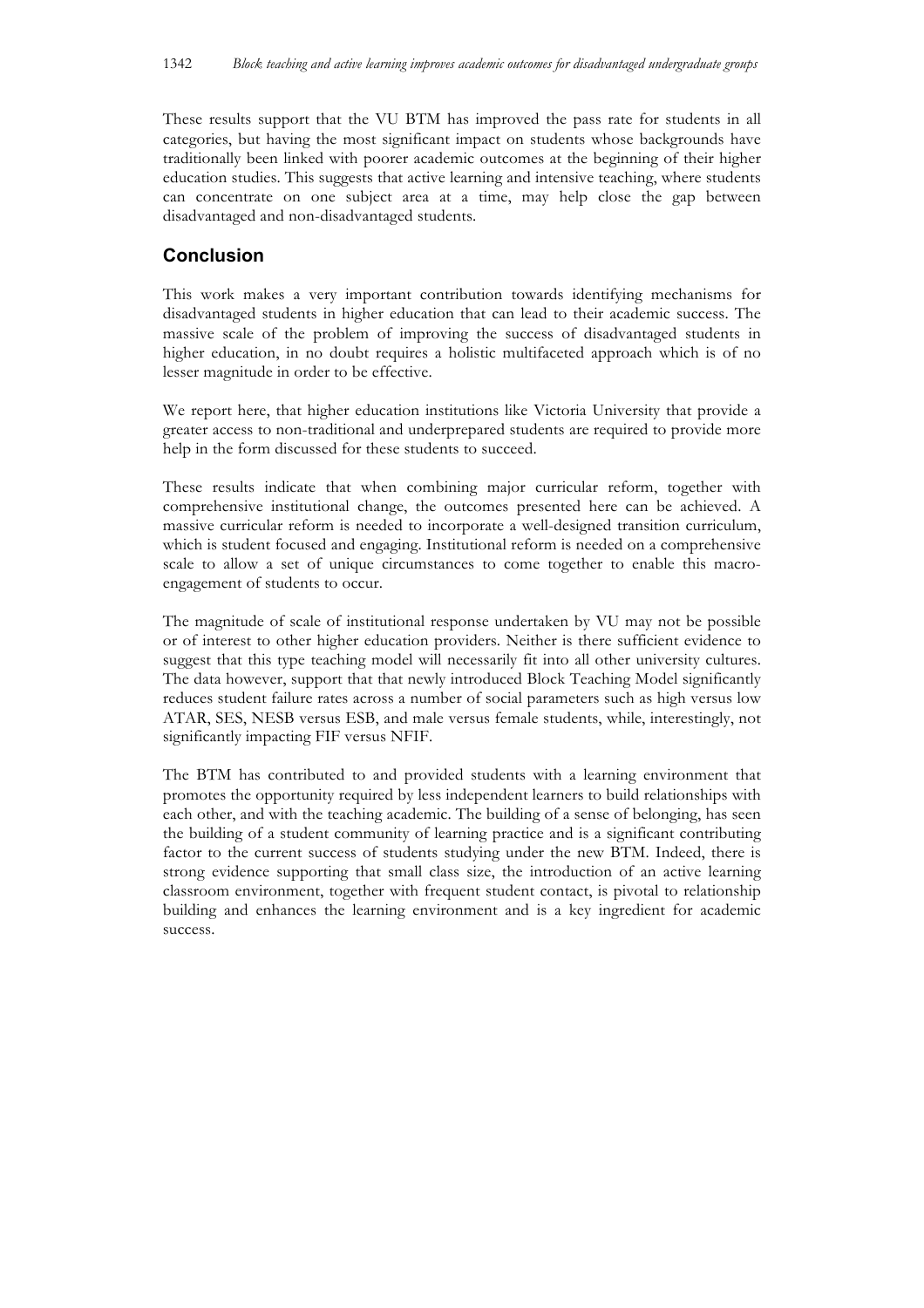This analysis demonstrates that the change in teaching model together with an intentional first year student-centred transitional curriculum had its greatest impact where it was needed most, on the most disadvantaged student groups, with a greater reduction in failure rate compared with normal, confirming that the Block Teaching Model plays a valuable part in helping Victoria University to achieve its vision of uplifting the communities in which it operates.

### **Limitations and future research**

Our definition of disadvantaged background has a relative narrow focus, and many other factors can also influence or present a hurdle to academic success. The cohort of students captured here is limited to a case study from a narrow demographic, that of Victoria University in Melbourne only. While this study is unique in that it explores the effect of a transition from a traditional lecture mode of delivery to a block mode delivery focused on active learning in a large university, it is only one study of such a transition. Ideally, this finding needs to be replicated in other universities that are transitioning from a traditional approach to a block approach, to ensure the effects seen in this case are not unique to Victoria University.

Further research should be conducted in different discipline areas to assess the impact of the BTM on the success of disadvantaged students in different disciplines. Further analyses should also be conducted across a range of study levels as this study was conducted only with first year units, to see whether the success of disadvantaged students continued through second year and beyond.

From a financial perspective, it is likely that the success of disadvantaged students would lead to more of them being retained. While beyond the realms of this study, it would be of interest to calculate the financial impact of retaining more students on the institution's bottom line.

# **References**

- Akoojee, S. & Nkomo, M. O. (2007). Access and quality in South African higher education: The twin challenges of transformation. *South African Journal of Higher Education*, 21(3), 385-399. https://doi.org/10.4314/sajhe.v21i3.25712 [also https://repository.up.ac.za/handle/2263/4423]
- Allen, W. R. (1992). The color of success: African-American college student outcomes at predominantly White and historically Black public colleges and universities. *Harvard Educational Review*, 62(1), 26-45. https://doi.org/10.17763/haer.62.1.wv5627665007v701
- Arkorful, V. & Abaidoo, N. (2014). The role of e-learning, the advantages and disadvantages of its adoption in higher education. *International Journal of Education and Research*, 2(12), 397-410. https://www.ijern.com/journal/2014/December-2014/34.pdf
- Arkorful, V. & Abaidoo, N. (2015). The role of e-learning, advantages and disadvantages of its adoption in higher education. *International Journal of Instructional Technology and Distance Learning*, 12(1), 29-42. https://www.itdl.org/Journal/Jan\_15/Jan15.pdf#page=33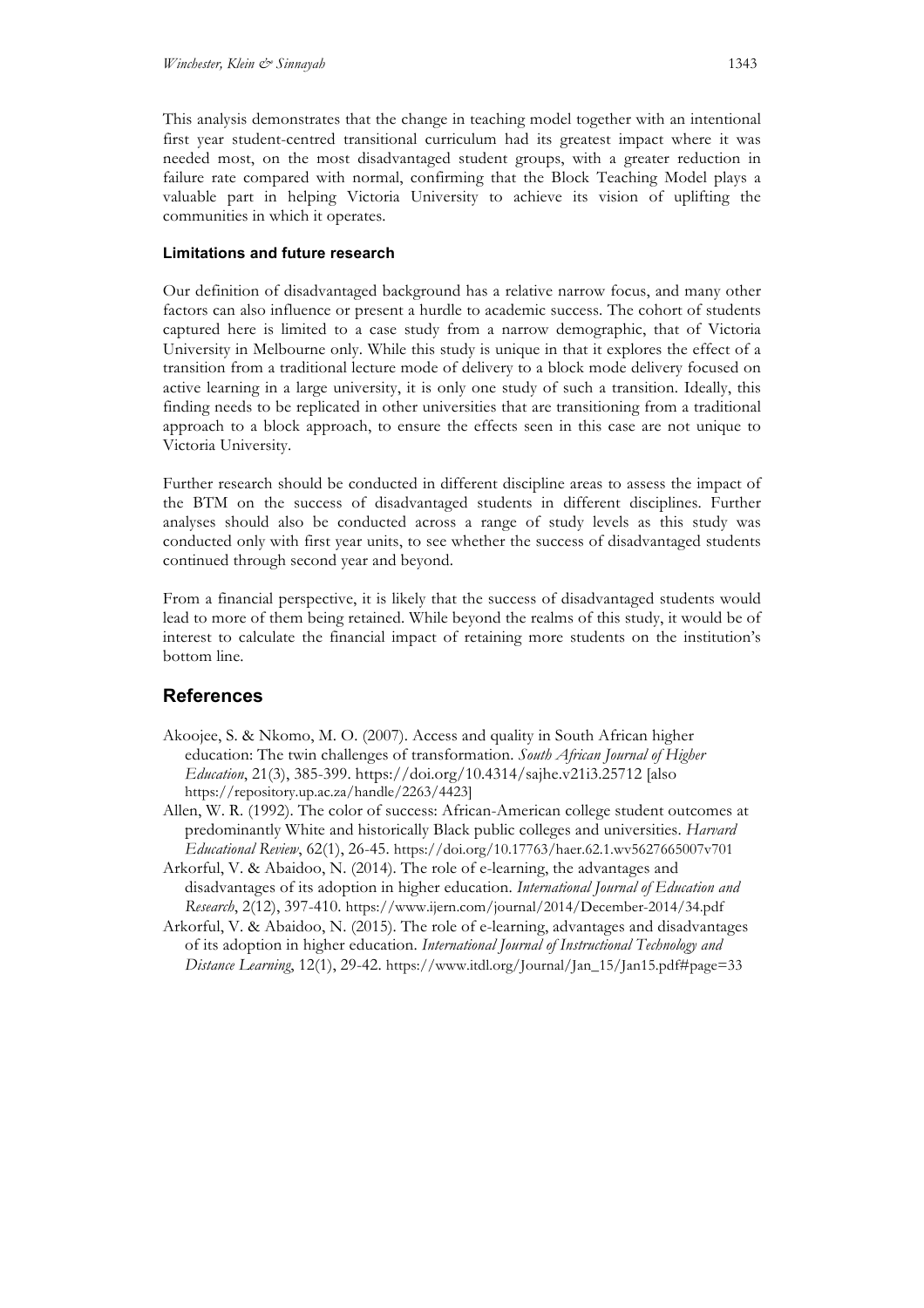- Barker, L., Hovey, C.L. & Thompson, L.D. (2015). Results of a large-scale, multiinstitutional study of undergraduate retention in computing. In *2014 IEEE Frontiers in Education Conference (FIE) Proceedings*, pp. 1-8. https://doi.org/10.1109/fie.2014.7044267
- Blackwell, E. & Pinder, P. J. (2014). What are the motivational factors of first-generation minority college students who overcome their family histories to pursue higher education? *College Student Journal*, 48(1), 45-56.
- https://www.ingentaconnect.com/contentone/prin/csj/2014/00000048/00000001/art00005 Bligh, D. A. (1972). Evaluation of teaching in groups by interaction analysis. In R. M.
- Beard (Ed.), *Varieties of group discussion in university teaching*, 82-94. Bradley, D., Noonan, P., Nugent, H. & Scales, B. (2008). *Review of Australian higher*
- *education*. Australian Government. https://webarchive.nla.gov.au/awa/20091030183503/http://www.deewr.gov.au/HigherEduca tion/Review/Pages/ReviewofAustralianHigherEducationReport.aspx
- Brayboy, B. M. J., Solyom, J. A. & Castagno, A. E. (2015). Indigenous peoples in higher education. *Journal of American Indian Education*, 54(1), 154-186. https://www.jstor.org/stable/10.5749/jamerindieduc.54.1.0154
- Brock, T. (2010). Young adults and higher education: Barriers and breakthroughs to success. *The Future of Children*, 20(1), 109-132. https://doi.org/10.1353/foc.0.0040
- Burton, S. & Nesbit, P. (2002). An analysis of student and faculty attitudes to intensive teaching. In *Celebrating teaching at Macquarie*. Macquarie University. https://researchers.mq.edu.au/en/publications/an-analysis-of-student-and-faculty-attitudes-tointensive-teachin
- Burton, S. & Nesbit, P. L. (2008). Block or traditional? An analysis of student choice of teaching format. *Journal of Management and Organization*, 14(1), 4-19. https://doi.org/10.5172/jmo.2008.14.1.4
- Caprara, G. V., Fida, R., Vecchione, M., Del Bove, G., Vecchio, G. M., Barbaranelli, C. & Bandura, A. (2008). Longitudinal analysis of the role of perceived self-efficacy for selfregulated learning in academic continuance and achievement. *Journal of Educational Psychology*, 100(3), 525-534. https://doi.org/10.1037/0022-0663.100.3.525
- Chapin, L. A. & Oraison, B. (2019). VU Kick Start: A pilot intervention for first-in-family university students. In *STARS Conference 2019*, Melbourne, Australia. https://unistars.org/papers/STARS2019/04F.pdf
- Castagno, A. E., Brayboy, B. M. J. (2008). Culturally responsive schooling for Indigenous youth: A review of the literature. *Review of Educational Research*, 78(4), 941-993. https://doi.org/10.3102/0034654308323036
- Conger, D., & Long, M. C. (2010). Why are men falling behind? Explanations for the gender gap in college outcomes. *Annals of the American Academy of Political and Social Science*, *627*(1), 184-214
- Davies, W. M. (2006). Intensive teaching formats: A review. *Issues in Educational Research*, 16(1), 1-20. http://www.iier.org.au/iier16/davies.html
- Day, A., Nakata, V., Nakata, M., & Martin, G. (2015). Indigenous students' persistence in higher education in Australia: contextualising models of change from psychology to understand and aid students' practices at a cultural interface. *Higher Education Research & Development*, *34*(3), 501-512.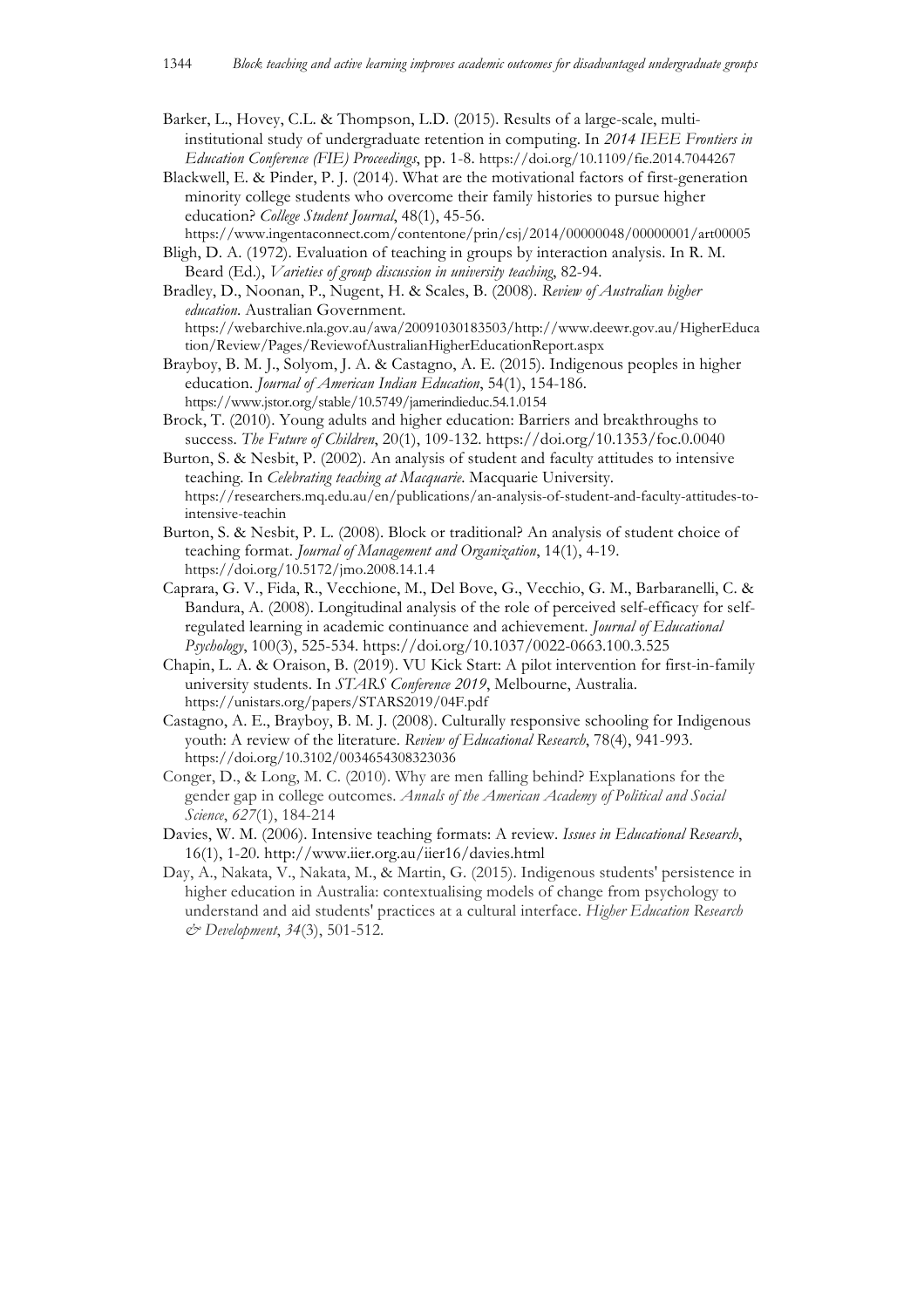- Demmert, W. G. (2001). *Improving schools' academic performance among Native American students: A review of the research literature*. Charleston: ERIC Clearinghouse on Rural Education and Small Schools. [see https://www.tc.columbia.edu/articles/2003/may/william-gdemmert-jr-on-improving-academic-performance-am/]
- De Vuijst, E., van Ham, M. & Kleinhans, R. (2017). The moderating effect of higher education on the intergenerational transmission of residing in poverty neighbourhoods. *Environment and Planning A*, 49(9), 2135-2154. https://doi.org/10.1177/0308518x17715638
- Dolnicar, S., Kaiser, S., Matus, K. & Vialle, W. (2009). Can Australian universities take measures to increase the lecture attendance of marketing students? *Journal of Marketing Education*, 31(3), 203-211. https://doi.org/10.1177/0273475309345202
- Downs, C. (2010). Increasing equity and compensating historically academically disadvantaged students at a tertiary level: Benefits of a Science Foundation Programme as a way of access. Teaching in Higher Education, 15(1), 97-107. https://doi.org/10.1080/13562510903487800
- Engle, J. & O'Brien, C. (2007). *Demography is not destiny: Increasing the graduation rates of lowincome college students at large public universities*. Pell Institute for the Study of Opportunity in Higher Education. https://eric.ed.gov/?id=ED497044
- Engle, J. & Tinto, V. (2008). *Moving beyond access: College success for low-income, first-generation students*. Pell Institute for the Study of Opportunity in Higher Education. https://files.eric.ed.gov/fulltext/ED504448.pdf
- Finn, J. D. (1989). Withdrawing from school. *Review of Educational Research*, 59(2), 117-142. https://doi.org/10.3102/00346543059002117
- Freeman, S., Eddy, S., McDonough, M., Smith, M. K., Okoroafor, N., Jordt, H. & Wenderoth, M. P. (2014). Active learning increases student performance in science, engineering, and mathematics. *Proceedings of the National Academy of Sciences*, 111(23), 8410-8415. https://doi.org/10.1073/pnas.1319030111
- Group of Eight (n.d.). Australia's leading universities, leading excellence, leading debate. The Group of Eight Ltd. https://go8.edu.au
- Harasim, L. (1999). A framework for online learning: The Virtual-U. *Computer*, 32(9), 44-49. https://doi.org/10.1109/2.789750
- Harrell, P. E. & Forney, W. S. (2003). Ready or not, here we come: Retaining Hispanic and first-generation students in postsecondary education. *Community College Journal of Research and Practice*, 27(2), 147-156. https://doi.org/10.1080/713838112
- Hester, D. (1994). A fair chance for whom? The interaction between university special entry schemes and Australian Government initiatives in support of disadvantaged students. *Education Research and Perspectives*, 21(2), 95-121.
- Ho, H. W., & Polonski, M. (2009). Exploring marketing students' attitudes and performance: A comparison of traditional and intensive delivery. *Marketing Education Review*, 19(3), 41-47. https://doi.org/10.1080/10528008.2009.11489086
- Hodgetts, K. & Lecouteur, A. (2010). Gender and disadvantage in the Australian parliamentary inquiry into the education of boys. *Feminism and Psychology*, 20(1), 73-93. https://doi.org/10.1177/0959353509349601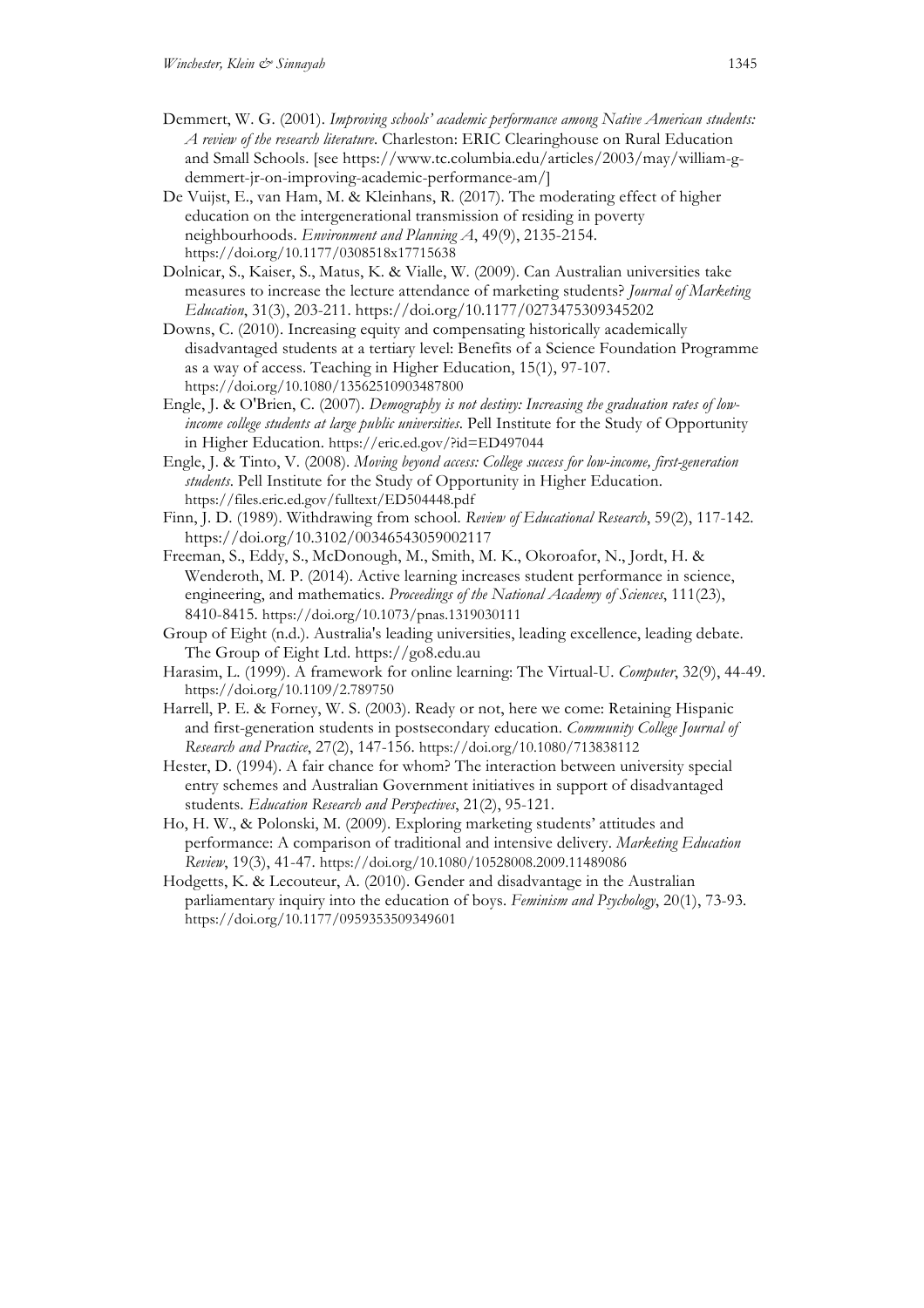- Houseknecht, J. B., Bachinski, G. J., Miller, M. H., White, S. A. & Andrews, D. M. (2020). Effectiveness of the active learning in organic chemistry faculty development workshops. *Chemistry Education Research and Practice*, 21(1), 387-398. https://doi.org/10.1039/c9rp00137a
- Jury, M., Smeding, A., Stephens, N. M., Nelson, J. E., Aelenei, C. & Darnon, C. (2017). The experience of low-SES students in higher education: Psychological barriers to success and interventions to reduce social-class inequality. *Journal of Social Issues*, 73(1), 23-41. https://doi.org/10.1111/josi.12202
- Kift, S. (2009). *Articulating a transition pedagogy to scaffold and to enhance the first year student learning experience in Australian higher education*. Final Report for ALTC Senior Fellowship Program. Australian Learning and Teaching Council.
- https://canvas.sydney.edu.au/courses/1316/pages/exploring-a-transition-pedagogy Kift, S., Nelson, K. & Clarke, J. (2010). Transition pedagogy: A third generation approach to FYE - A case study of policy and practice for the higher education sector. *International Journal of the First Year in Higher Education*, 1(1), 1-20. https://doi.org/10.5204/intjfyhe.v1i1.13
- Klein, R., Kelly, K., Sinnayah, P. & Winchester, M. (2019a). The VU way: The effect of intensive block mode teaching on repeating students. *International Journal of Innovation in Science and Mathematics Education*, 27(9), 47-59. https://doi.org/10.30722/IJISME.27.09.004
- Klein, R., Sinnayah, P., Kelly, K., Winchester, M., Rajaraman, G. & Eizenberg, N. (2019b). Utilising computer based learning to complement class teaching of gross anatomy. *International Journal of Innovation in Science and Mathematics Education*, 27(8), 10-25. https://doi.org/10.30722/IJISME.27.08.002
- Kulik, C. L., Kulik, J. A. & Shwalb, B. J. (1983). College programs for high-risk and disadvantaged students: A meta-analysis of findings. *Review of Educational Research*, 53(3), 397-414. https://doi.org/10.3102/00346543053003397
- Kupczynski, L., Brown, M., Holland, G. & Uriegas, B. (2014). The relationship between gender and academic success online. *Journal of Educators Online*, 11(1), n1. https://doi.org/10.9743/jeo.2014.1.1
- Lamb, S., Huo, S. Walstab, A., Wade, A., Maire, Q., Doecke, E., Jackson, J. & Endekov. Z. (2020). *Educational Opportunity in Australia 2020: Who Misses Out?* Mitchell Institute, Victoria University, Melbourne, Australia.
- Lamb, S., Maire, Q., Doecke, E., Noble, K. & Pilcher, S. (2020). *Impact of learning from home for disadvantaged children*. Mitchell Institite, Victoria University, Melbourne. https://www.vu.edu.au/mitchell-institute/schooling/impact-of-learning-from-home-fordisadvantaged-children
- Lehmann, W. (2009). Becoming middle class: How working-class university students draw and transgress moral class boundaries. *Sociology*, 43(4), 631-647. https://doi.org/10.1177/0038038509105412
- Loton, D., Stein, C., Parker, P. & Weaven, M. (2020). Introducing block mode to first-year university students: A natural experiment on satisfaction and performance. *Studies in Higher Education*, online first. https://doi.org/10.1080/03075079.2020.1843150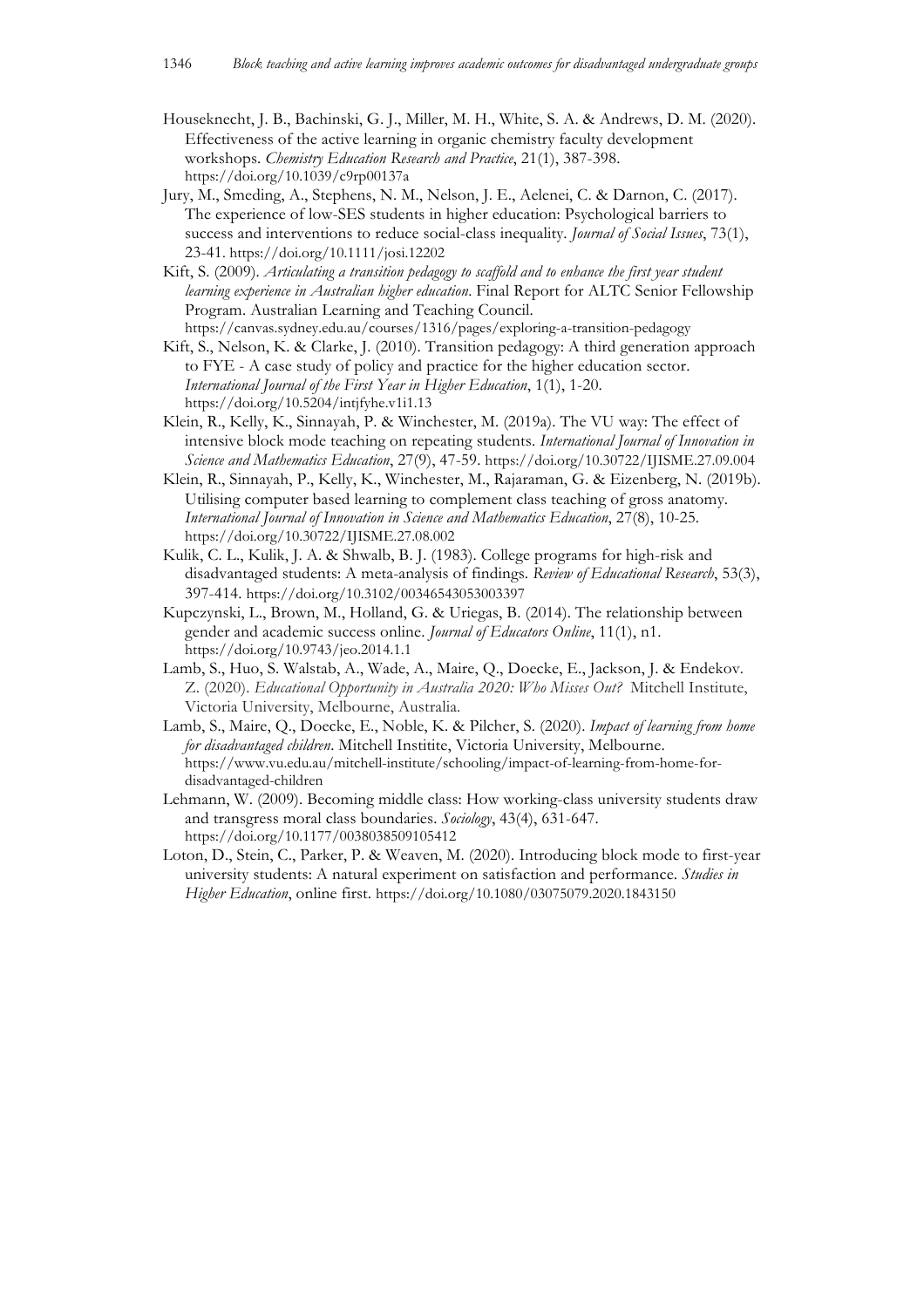- Luzeckyj, A., McCann, B., Graham, C., King, S., & McCann, J. (2017). Being first in family: Motivations and metaphors. *Higher Education Research & Development*, 36(6), 1237-1250. https://doi.org/10.1080/07294360.2017.1300138
- Marsh, H. W., Parker, P. D., Guo, J., Pekrun, R. & Basarkod, G. (2020). Psychological comparison processes and self-concept in relation to five distinct frame-of-reference effects: Pan-human cross-cultural generalizability over 68 countries. *European Journal of Personality*, 34(2), 180-202. https://doi.org/10.1002/per.2232
- McCluskey, T., Weldon, J. & Smallridge, A. (2018). New kids on the block: Results of a first year college initiative. *Student Success*. https://unistars.org/papers/STARS2019/05A.pdf
- McCluskey, T., Weldon, J. & Smallridge, A. (2019). Re-building the first year experience, one block at a time. *Student Success*, 10(1), 1-15. https://doi.org/10.5204/ssj.v10i1.1148
- McCluskey, T., Smallridge, A., Weldon, J., Loton, D., Samarawickrema, G. & Cleary, K. (2020). Building on the VU Block foundations: Results from the inaugural first year cohort. In E. Heinrich & R. Bourke (Eds.), *Research and Development in Higher Education: Next generation, Higher Education: Challenges, Changes and Opportunities*, 42, 61-72. https://www.herdsa.org.au/publications/conference-proceedings/research-and-developmenthigher-education-next-generation-6
- McKay, J. & Devlin, M. (2016). 'Low income doesn't mean stupid and destined for failure': Challenging the deficit discourse around students from low SES backgrounds in higher education. *International Journal of Inclusive Education*, 20(4), 347-363. https://doi.org/10.1080/13603116.2015.1079273
- Merisotis, J. P. & Phipps, R. A. (2000). Remedial education in colleges and universities: What's really going on? *The Review of Higher Education*, 24(1), 67-85. https://doi.org/10.1353/rhe.2000.0023
- Messinis, G. & Sheehan, P. (2015). The academic performance of first year students at Victoria University by entry score and SES, 2009-2013. Victoria Institute of Strategic Economic Studies, Victoria University, Melbourne. https://www.vu.edu.au/sites/default/files/cses/pdfs/the-academic-performance-of-first-year-

students-at-VU-by-entry-score-and-SES-2009-2013.pdf

- Miller, R., Bradbury, J. & Pedley, K. (1998). Academic performance of first and second language students: Disadvantage and underpreparedness. *South African Journal of Science*, 94, 103-107. https://docplayer.net/213732181-Academic-performance-of-first-andsecond-language-students-disadvantage-and-underpreparedness.html
- Milne, T., Creedy, D. K. & West, R. (2016). Integrated systematic review on educational strategies that promote academic success and resilience in undergraduate indigenous students. *Nurse Education Today*, 36, 387-394. https://doi.org/10.1016/j.nedt.2015.10.008
- Mishra, S. (2020). Social networks, social capital, social support and academic success in higher education: A systematic review with a special focus on 'underrepresented' students. *Educational Research Review*, 29, article 100307. https://doi.org/10.1016/j.edurev.2019.100307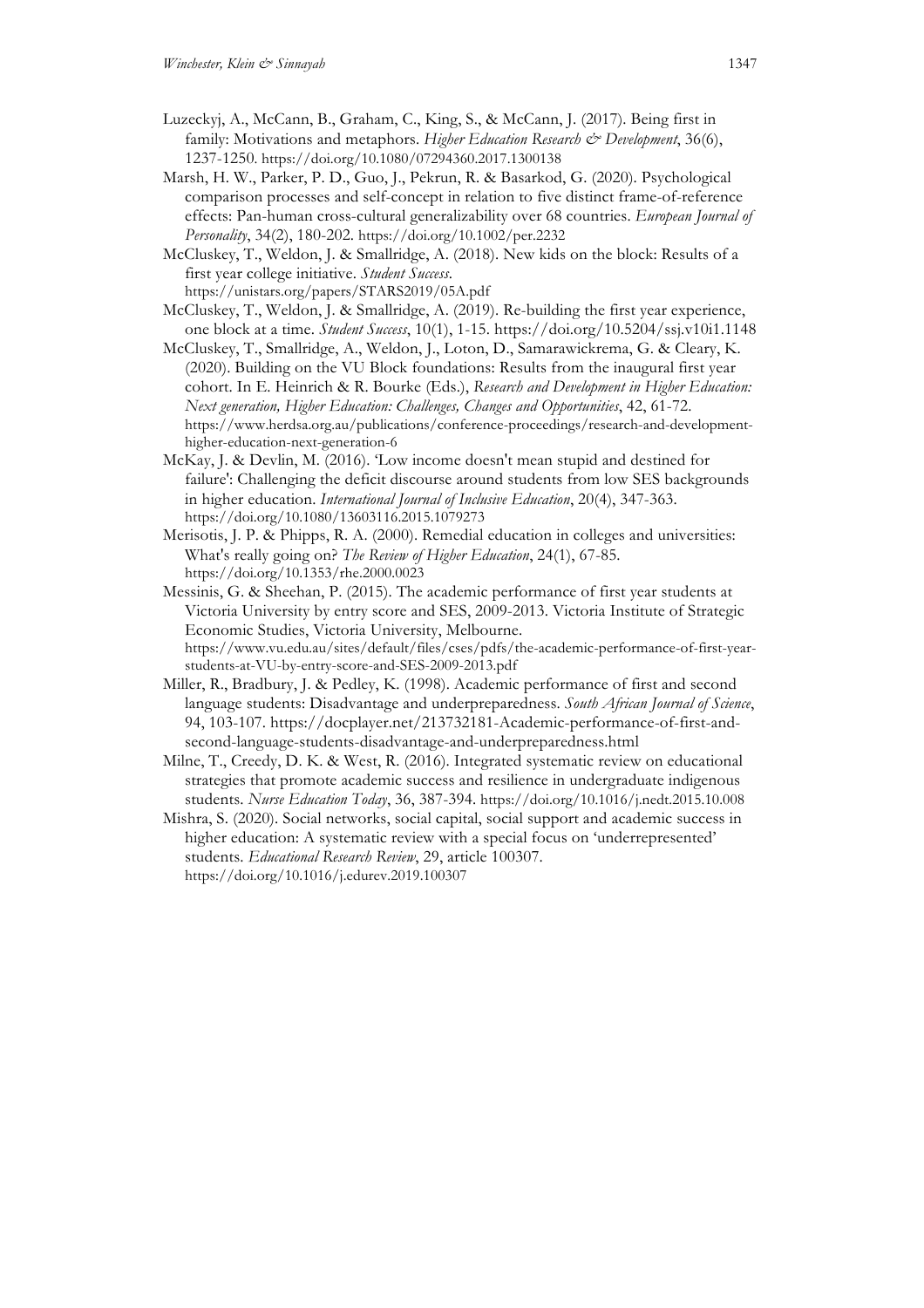Mestan, K. & Harvey, A. (2014). The higher education continuum: Access, achievement and outcomes among students from non-English speaking backgrounds. *Higher Education Review*, 46(2), 61-80.

https://www.latrobe.edu.au/\_\_data/assets/pdf\_file/0010/736237/Mestan-And-Harvey.- 2014.-The-higher-education-continuum-access-achievement-and-outcomes-among-studentsfrom-non-English-speaking-backgrounds.pdf

- Mitchell, M. & Brodmerkel, S. (2020). Highly intensive teaching in tertiary education: A review of recent scholarship. In T. Neimann, J. J. Felix, S. Reeves & E. Shliakhovchuk (Eds.), *Stagnancy issues and change initiatives for global education in the digital age* (pp. 190-210). IGI Global. https://doi.org/10.4018/978-1-7998-4993-3.ch009
- Naylor, R., & James, R. (2016). Systemic equity challenges: An overview of the role of Australian universities in student equity and social inclusion. *Widening Higher Education Participation*, 1-13.
- Nelson, K., Kift, S. & Clarke, J. (2012). A transition pedagogy for student engagement and first-year learning, success and retention. In I. Solomonides, A. Reid & P. Petocz (Eds.), *Engaging with learning in higher education*. Libri Publishing. https://eprints.qut.edu.au/50826/ [also https://www.libripublishing.co.uk/Products/ProdID=99]
- Nerantzi, C. & Chatzidamianos, G. (2020). Moving to block teaching during the COVID-19 pandemic. *International Journal of Management and Applied Research*, 7(4), 482-495. https://doi.org/10.18646/2056.74.20-034
- Oliver, R., Vanderford, S. & Grote, E. (2012). Evidence of English language proficiency and academic achievement of non-English-speaking background students. *Higher Education Research & Development*, 31(4), 541-555. https://doi.org/10.1080/07294360.2011.653958
- O'Shea, S. (2016). Supporting and engaging students who are the first in their families to attend university: A practise paper. *All Ireland Journal of Higher Education*, (8)2. http://ojs.aishe.org/index.php/aishe-j/article/view/289
- Owens, D. C., Sadler, T. D., Barlow, A. T. & Smith-Walters, C. (2020). Student motivation from and resistance to active learning rooted in essential science practices. *Research in Science Education*, 50(1), 253-277. https://doi.org/10.1007/s11165-017-9688-1
- Pechenkina, E., Kowal, E. & Paradies, Y. (2011). Indigenous Australian students' participation rates in higher education: Exploring the role of universities. *The Australian Journal of Indigenous Education*, 40, 59-68. https://doi.org/10.1375/ajie.40.59
- Phillips, P. & Loch, B. (2011). Building lectures and building bridges with socioeconomically disadvantaged students. *Educational Technology & Society*, 14(3), 240-251. https://www.jstor.org/stable/10.2307/jeductechsoci.14.3.240
- Ramsden, P. (2003). *Learning to teach in higher education*. London: Routledge. https://www.routledge.com/Learning-to-Teach-in-Higher-Education/Ramsden-Ramsden/p/book/9780415303453
- Revell, A. & Wainwright, E. (2009). What makes lectures 'unmissable'? Insights into teaching excellence and active learning. *Journal of Geography in Higher Education*, 33(2), 209-223. https://doi.org/10.1080/03098260802276771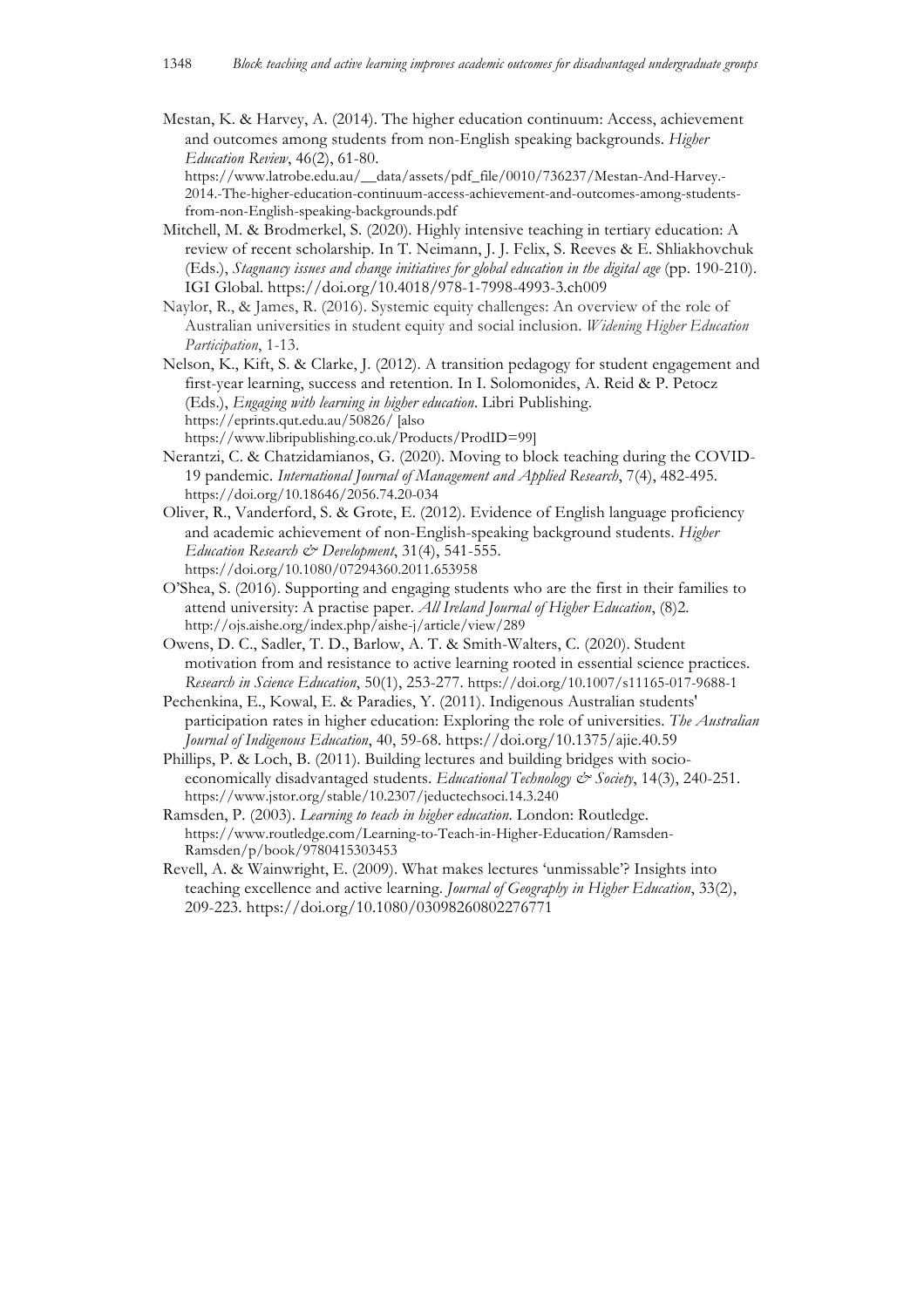- Roberts, P. & Dunworth, K. (2012). Staff and student perceptions of support services for international students in higher education: A case study. *Journal of Higher Education Policy and Management*, 34(5), 517-528. https://doi.org/10.1080/1360080x.2012.716000
- Rosenbaum, J. E. & Becker, K. I. (2011). The early college challenge: Navigating disadvantaged students' transition to college. *American Educator*, Fall, 14-39. https://files.eric.ed.gov/fulltext/EJ943719.pdf
- Sadler, E. & Erasmus, B. J. (2005). The academic success and failure of black chartered accounting graduates in South Africa: A distance education perspective. *Meditari Accountancy Research*, 13(1), 29-50. https://doi.org/10.1108/10222529200500003
- Samarawickrema, G. & Cleary, K (2021). Block mode study: Opportunities and challenges for a new generation of leaders in an Australian university. *Student Success*, 12(1), 13-23. https://doi.org/10.5204/ssj.1579
- Sawilowsky, S. & Blair, R. C. (1992). A more realistic look at the robustness and Type II error properties of the t test to departures from population normality. *Psychological Bulletin*, 111(2), 352-360. https://doi.org/10.1037/0033-2909.111.2.352
- Schneider, F. W., & Coutts, L. M. (1985). Person orientation of male and female high school students: To the Educational disadvantage of males?. *Sex Roles*, *13*(1), 47-63.
- Schneider, B., Martinez, S. & Owens, A. (2006). Barriers to educational opportunities for Hispanics in the United States. In M. Tienda & F. Mitchell (Eds.), *Hispanics and the future of America*. (pp. 179-227) Washington, DC: National Academies Press. https://doi.org/10.17226/11539
- Sinnayah, P., Rathner, J. A., Loton, D., Klein, R. & Hartley, P. (2019). A combination of active learning strategies improves student academic outcomes in first-year paramedic bioscience. *Advances in Physiology Education*, 43(2), 233-240. https://doi.org/10.1152/advan.00199.2018
- Smit, R. (2012). Towards a clearer understanding of student disadvantage in higher education: Problematising deficit thinking. *Higher Education Research & Development*, 31(3), 369-380. https://doi.org/10.1080/07294360.2011.634383
- Stuart, R. (2009). Reinventing remedial education. *Diverse: Issues in Higher Education*, 26(18), 14-17. https://eric.ed.gov/?id=EJ869085
- Tinto, V. (1997). Classrooms as communities: Exploring the educational character of student persistence. *The Journal of Higher Education*, 68(6), 599-623. https://doi.org/10.2307/2959965
- United Nations Educational, Scientific and Cultural Organization (UNESCO) (2020). Global education monitoring report 2020: Inclusion and education: all means all. https://unesdoc.unesco.org/ark:/48223/pf0000373718
- Venton, B. J. & Pompano, R. R. (2021). Strategies for enhancing remote student engagement through active learning. *Analytical and Bioanalytical Chemistry,* 413, 1507- 1512. https://doi.org/10.1007/s00216-021-03159-0
- Victoria University (2019). Victoria University reveals The VU Way. https://www.vu.edu.au/about-vu/news-events/news/victoria-university-reveals-the-vu-way
- Victoria University (2021). *VU Block Model*. https://www.vu.edu.au/study-at-vu/why-choosevu/vu-block-model